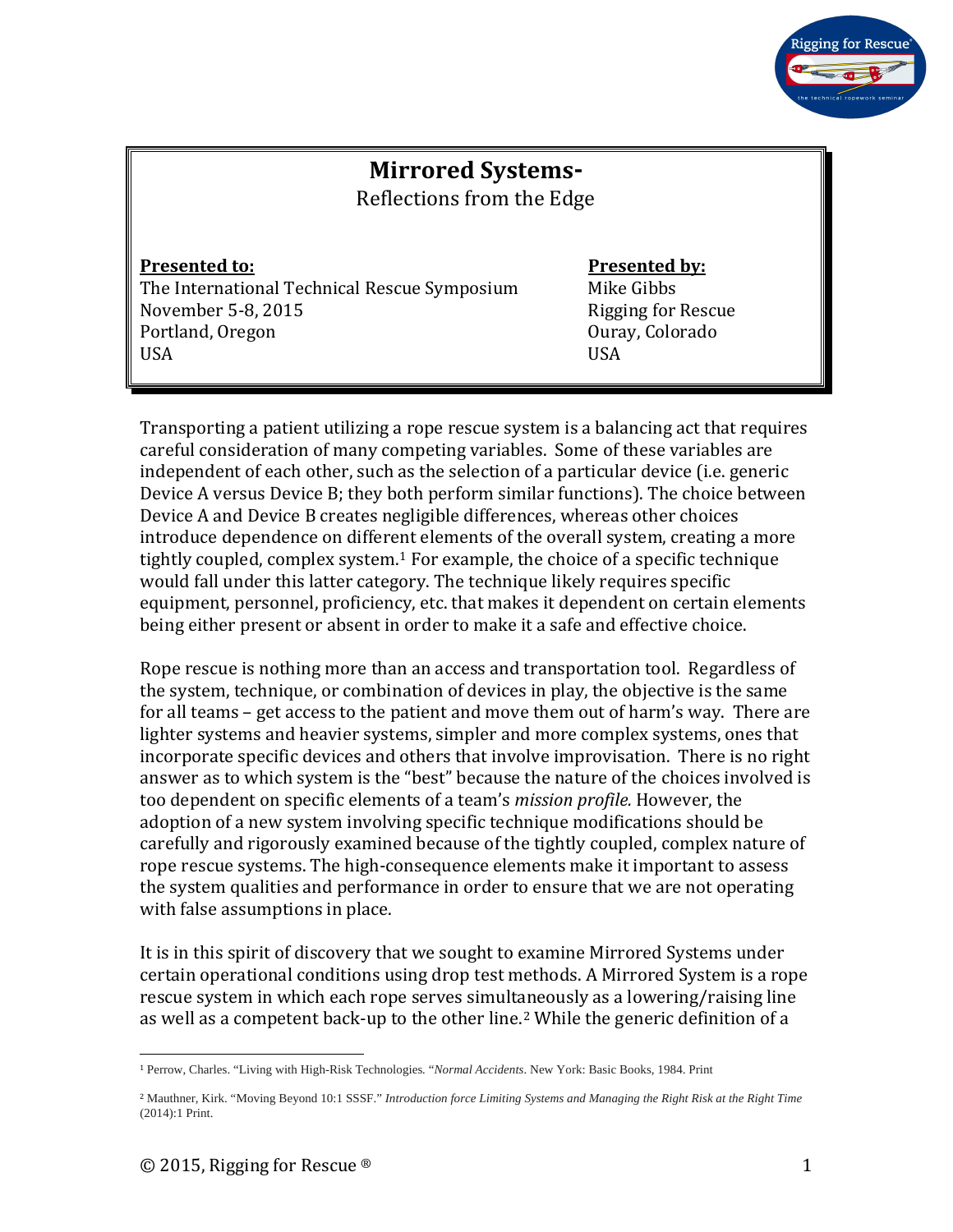

Mirrored System could apply to a number of different device combinations, it seems in practice that the term is reserved for a two-rope system incorporating the use of MPDs on each of the operational [r](#page-1-0)opes. Mirrored Systems is a specific subset of Two Tensioned Rope Lowers (TTRL). <sup>3</sup> Other TTRL systems such as two generic descent control devices each incorporating a hands-free backup device (e.g. Prusik) could potentially qualify as Mirrored Systems by the above definition, but in practice they seem to be more commonly referred to as "shared tension" or "twin tension" methods. The agreed-upon terminology on this topic appears to be in flux within the rescue community. For the purpose of this study, we limited our drop testing assessment of Mirrored Systems to a two MPD device system.

#### **The MPD and Mirrored Systems**

The MPD has been on the market for several years now. The device has a number of qualities that can be assessed objectively and others that require a more subjective approach.

| <b>Description</b>                   | <b>Assessment</b> | <b>Other comments</b>       |
|--------------------------------------|-------------------|-----------------------------|
| <b>Rated MBS</b>                     |                   | 44 kN; robust construction  |
| 3 <sup>rd</sup> party certifications |                   | <b>UL, NFPA 1983</b>        |
| Grip required                        |                   | Minimal tail tension        |
| Weight                               | 2                 | Who's carrying?             |
| Cost                                 | 7                 | Who's paying?               |
| Ease of inspection                   |                   | Icons well displayed        |
| Ease of use/training                 |                   | Intuitive mechanics         |
| Other human factors                  | 7                 | Ease of misuse?             |
| Reliable fall arrest                 | 2                 | In which mode of operation? |

### MPD Qualities

It is the last two qualities on the list ("other human factors" and "reliable fall arrest") that we sought to gain greater insight into during the drop test examination.

TTRL systems are not new to rope rescue. They have been utilized for a very long time, and they come in many different forms. Some TTRL methods utilize a twobridle system. Others incorporate the use of only one descent control device (DCD) that accommodates both ropes simultaneously.

<span id="page-1-0"></span><sup>3</sup> Ibid. 2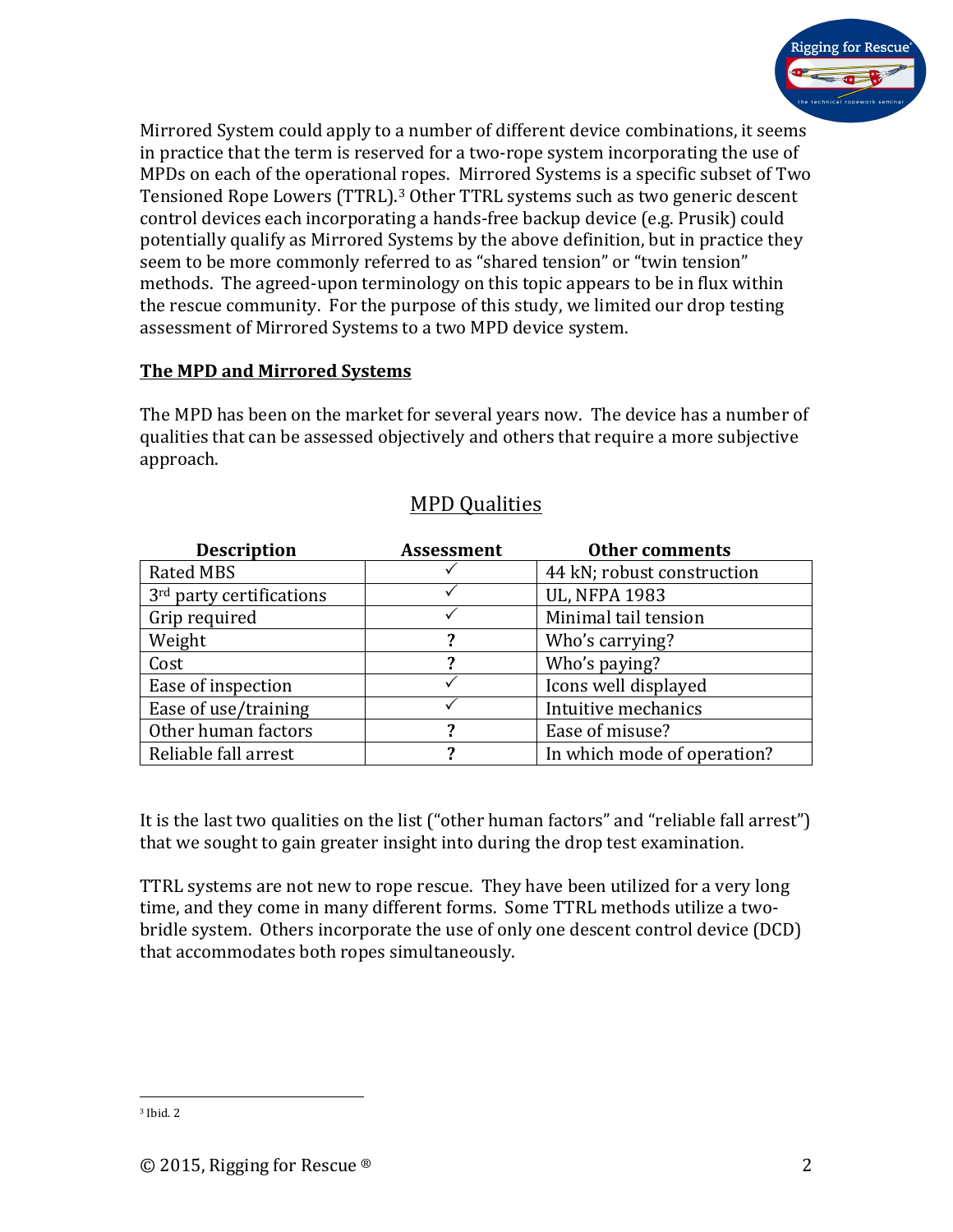



Two-Tensioned Rope Lower Methods

What is common with all TTRL methods is that both of the operational ropes are typically under tension throughout the entire operation. Operationally, this differs from the Single Main, Separate Belay (SMSB) style of rope management. In a SMSB system, one rope is under tension and the other rope acts as a competent backup to the tensioned line. One of the long-recognized pitfalls of a SMSB system is that the backup line loses a lot of its "competence" with increased rope-in-service, due to excessive rope elongation, should the hand-tight backup rope have to come into service (i.e. during a Mainline failure, for example). However, this system quality can be mitigated by incorporating a DCD on the backup line at a point in the operation where increased rope-in-service presents risk to the operation. In 2007, Rigging for Rescue conducted a study addressing this specific system modification. The findings were presented at ITRS 2007 as Rescue Belays Long Lowers.

In Rescue Belays Long Lowers, two questions were posed in advance of conducting the drop tests:

1. How much will added friction on the belay affect overall stopping distance?

And more importantly...

2. Does the added friction compromise the reliability of the rescue belay device?

It is this second question that is *critical* to any system modification, whether that change involves a specific device or a given mode of operation. In an attempt to solve one perceived problem, you may unintentionally introduce new risks to the operation.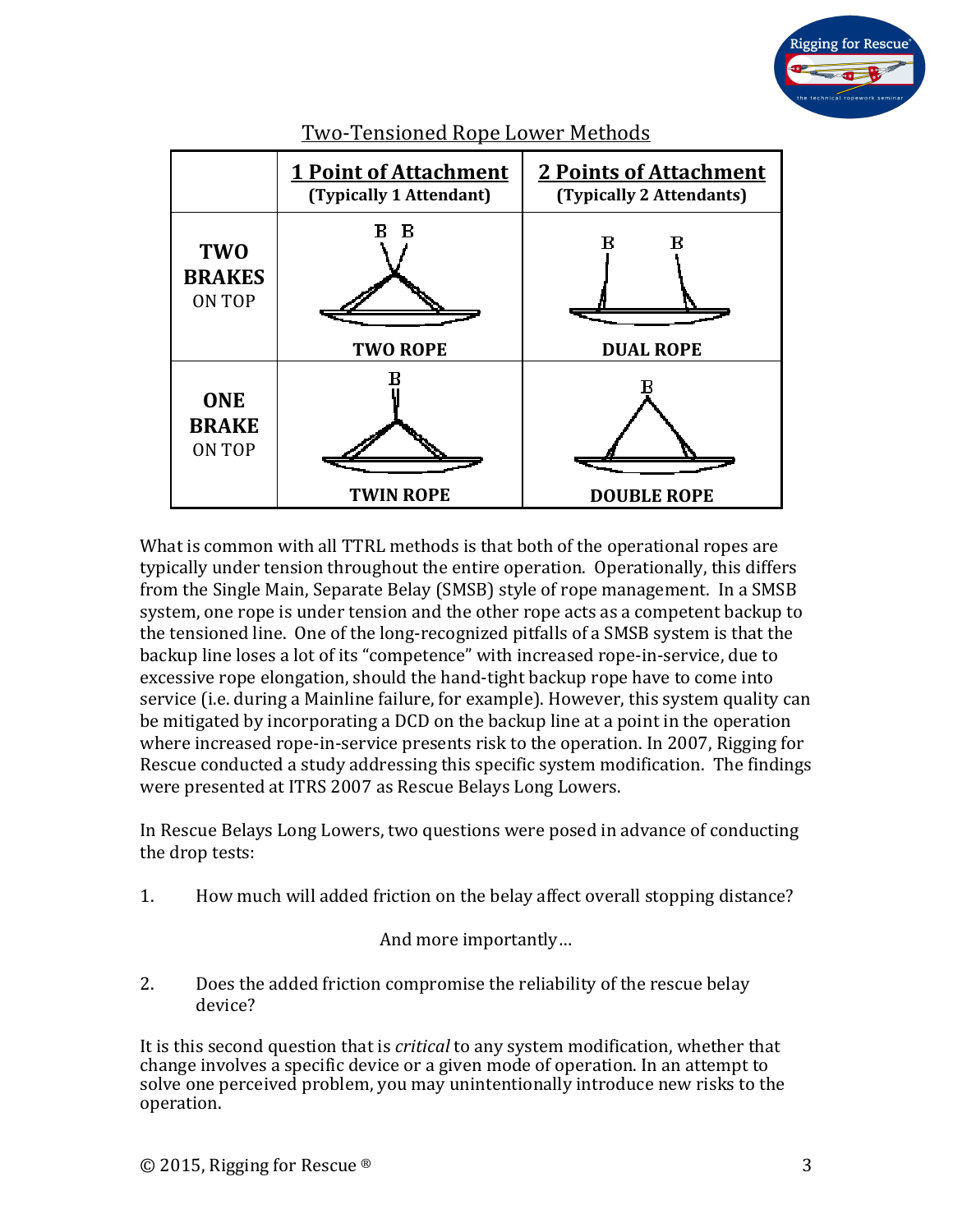

The MPD has essentially two different operational modes for a lowering evolution – one is as a DCD requiring the operator to manipulate the release mechanism, and the other is as a hand-tight backup device requiring a semi-slack line through the device mechanism (in order to prevent inadvertent lock-up). If you were to operate a Mirrored System with each MPD being managed in its two respective lowering modes, then you would essentially be operating a SMSB system. It is only when both MPDs are in DCD mode that the system morphs into a TTRL. Because a Mirrored System with MPDs is generally operated as a TTRL system and because it typically does not incorporate other devices to safeguard the MPD (i.e. Prusiks; another DCD), an additional systems analysis question needs to be answered:

Can a stand-alone DCD simultaneously provide reliable fall arrest?

So what constitutes reliability? Specific to fall arrest, does it mean that the device/system is automatic? Self-actuating? A search of the term "reliability" reveals a whole host of definitions depending on the specific context. For example, something is said to h[av](#page-3-0)e a high reliability if it produces similar results under consistent conditions.4 Reliability is theoretically defined as the probability of success (Reliability = 1-probability of failure).<sup>[5](#page-3-1)</sup> Perhaps a more intuitive approach to defining reliability as it applies to ropework fall arrest would be: *you can depend on it.* 

#### **Drop Testing**

The genesis of this test series on MPDs was born out of curiosity. We have been using the devices for a number of years now in our rope rescue training seminars at Rigging for Rescue. Many of the individual practitioners that we train are from organizations that have recently adopted both the MPD and Mirrored Systems. Naturally, we field a large variety of questions on both the device and the system. It became imperative that we increase our own understanding of the nuances of both the device and the system by conducting a drop test series. Coincidentally, a fire department client of ours was strongly considering adopting the MPD and they had already begun conducting some "quick look" tests. We decided to collaborate on the drop test series.

<span id="page-3-0"></span><sup>4</sup> Institute of Electrical and Electronics Engineers (1990) IEEE Standard Computer Dictionary: A Compilation of IEEE Standard Computer Glossaries. New York, NY, 1990. ISBN 1-55937-079-3. Print

<span id="page-3-1"></span><sup>5</sup> "Reliability Engineering." Wikipedia, 2015. Web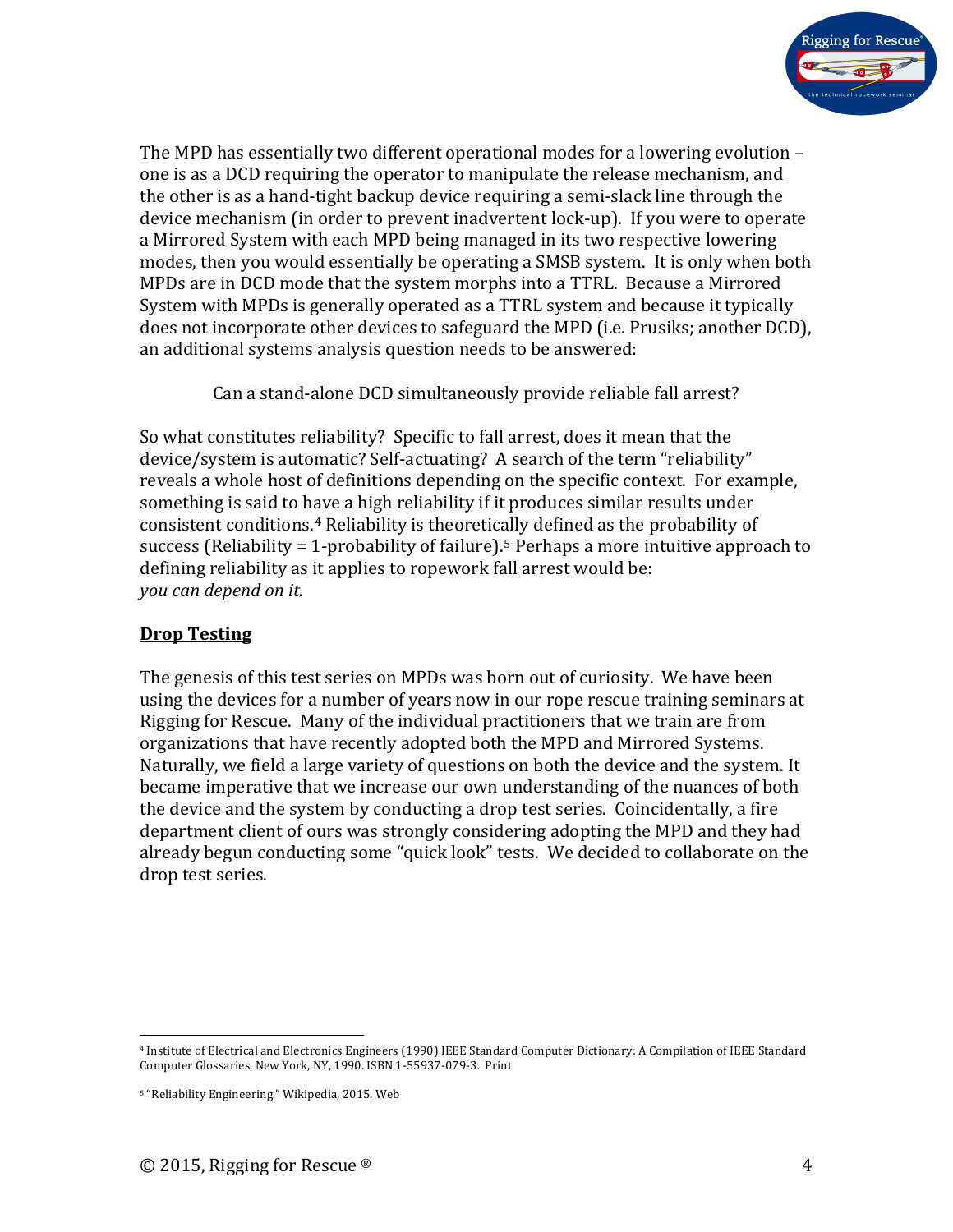

The drop tests were conducted over two consecutive days in May, 2015 at a fire department training tower. The key parameters included:

- Human operators on the two MPD devices (trained fire department personnel)
- 200kg test mass (steel plates)
- zero freefall (snug toprope)
- both ropes were directed through an artificial high directional device in order to eliminate edge friction and prevent the test mass from scraping down the wall of the test tower
- ≈1375cm initial rope length, prior to lowering
- a coordinated shared-tension lowering of the test mass for a few meters, followed by the intentional failure of one of the two rope systems using a pre-rigged quick release mechanism (at the test mass connection point – out of view of the device operators)
- ≈1700cm rope-in-service at the time of the designed failure
- device operators were not informed as to which rope system would be "failed"

A total of 51 drop tests were conducted. The first 3 tests were not included in the data summary. The research team conducted those tests in order to work out the kinks in the test set-up. The following 48 tests included 48 fire department personnel, all with varying levels of training on the MPD device. Every drop test participant had some previous department training on the MPD. The 48 individuals were paired up, and each pair conducted two consecutive drop tests.

On the first day, 32 drop tests were conducted (tests #4-35). The device operators were instructed to initiate a coordinated shared-tension lower and to reach a representative operational lowering pace as soon as possible. They were also instructed to operate the MPDs as per their previous training and experience.

On the second day, 16 drop tests were conducted (tests #36-51). The operators were given different instructions than the Day 1 test participants. For their first test, they were instructed to open the release mechanism to its maximum open setting (rotate orange release handle "wide open") and to then manage the descent control through the use of some combination of:

- the friction post
- in-feed angle of the rope to the device
- their grip on the running end of the rope

For their second test, they were instructed to use "Teacup Technique" to manipulate the release handle. Teacup Technique involves opening the release mechanism 100% and then using only counter-rotational force with the thumb and index finger to prevent the release mechanism from actuating. When the MPD release handle is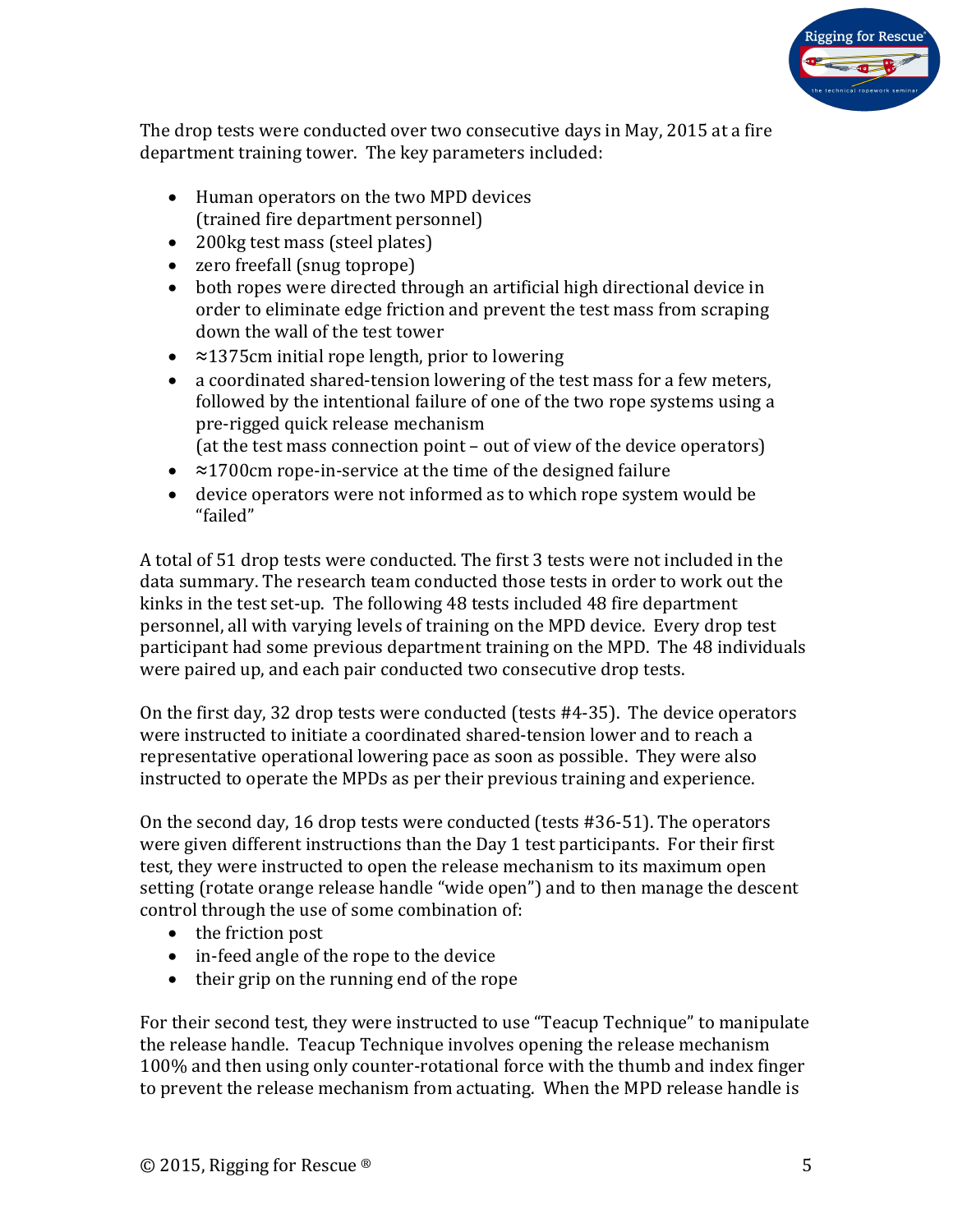

held in this position, it appears similar to how one would hold a cup of tea. The idea behind the technique is to not have as aggressive of a grip on the release handle, thereby increasing the likelihood that the device would actuate during fall arrest. The other descent control instructions remained the same.

#### **Testing Highlights**

The most compelling takeaway from the test series was that the MPD did not selfactuate when a line failure occurred. This was evident over the course of numerous drop tests. In order for fall arrest to occur, it required an action on behalf of the device operator as well as reaction time.

- Of the 48 tests, 17 had stop distances that were deemed to be "long" (≥170 cm). 170cm represented 10% of total rope-in-service. In 2007 Rescue Belays Long Lowers testing, it was observed that a typical pre-tensioned line would result in around 5% elongation during fall arrest. A result of 10% indicates something else is going on. In this case, it is the delay in device actuation.
- Three of the tests resulted in the test mass going to the ground; albeit two of those three were in a controlled manner.
- Running end control appears to be a critical component to a shorter stop. "Letting go" does not appear to be the best course of action for reliable fall arrest.
- Two tests resulted in the operator's hand being trapped in the space between the release mechanism and the aluminum side plates of the device. Both of these tests resulted in longer stop distances.
- Shorter stopping distances were observed with some combination of:
	- o Use of the device friction post
	- o Maintaining control of the running end of the rope
	- o Use of "Teacup Technique"

#### Original research question:

Can a stand-alone DCD simultaneously provide reliable fall arrest? No. Currently, I think it requires a combination of devices to achieve that objective.

Examples would include:

- A DCD in combination with Prusiks (e.g. Scarab and Tandem Prusiks)
- A 540 Rescue Belay with a DCD on the standing part of the rope
- Parallel Plaquettes
- An MPD with a DCD on the standing part of the rope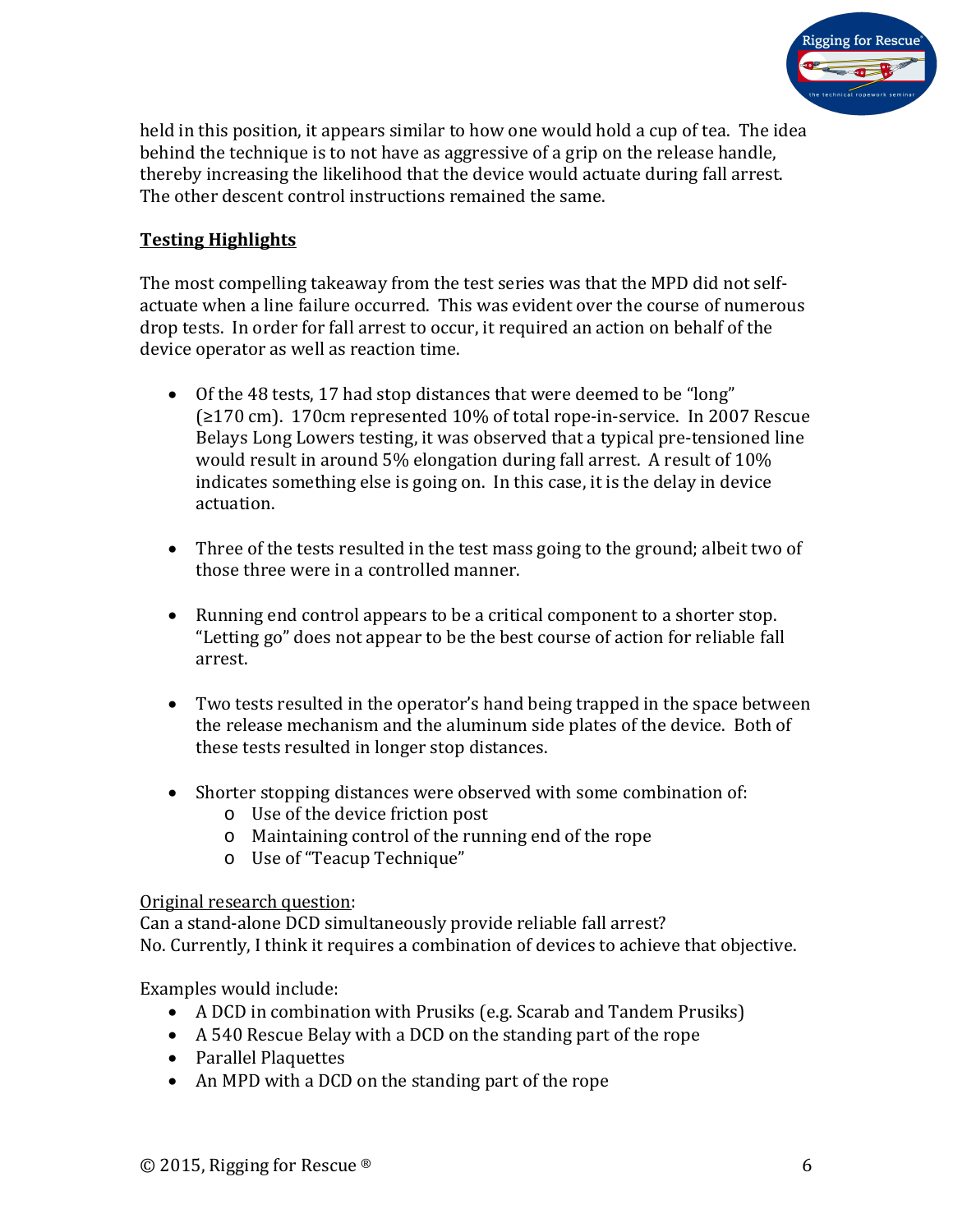

#### **Moving forward with Mirrored Systems**

So how do we proceed with this information? For starters, this is not meant to be an endorsement of the previously cited systems nor an indictment of the MPD. Rather it is a critical analysis as to what the device is and is not able to accomplish – DCD and auto-stop at the same time are incompatible qualities. Currently, no device provides for both simultaneously. We simply need to temper our expectations and manage the risks accordingly. With the MPD, both of those qualities are available, just not at the same time. The device has to be operated in a specific mode in order to function as a DCD or, alternatively, in a different mode as a reliable fall arrest device.

Was it a surprise that the MPD did not self-actuate in release mode? No, quite the opposite - it would have been puzzling had it self-actuated. The device has a handle that is stamped "Release." It comes as no surprise that rope travels through the device with that handle engaged, regardless of the circumstances. This phenomenon was well documented by Billy Masterson's presentation at ITRS in 2011. Many practitioners may have similar suspicions regarding the MPD in the release mode, but prefer Mirrored Systems and the MPDs, in particular, for their numerous other good qualities. And I would concur with such a sentiment, after the initial edge transition has been completed.

So why post edge transition? Prior to completing the edge transition, you are faced with a number of unknowns. And you are contending with a high-risk phase of the overall operation. Edge transitions can be difficult. Post edge transition, your primary (aka Mainline) system has been "proof tested" (if it is the only system bearing weight during the transition). Many of the operational risks and unknowns go away after the initial edge transition has been executed. The risk of the attendant slipping and tumbling at the edge has come and gone after the edge transition has been completed. Rigging and inspection errors would likely have been revealed upon the initial tensioning of the primary system. Post edge transition, the risk of a system failure is reduced.

There are a number of key elements that we are managing in an edge transition:

- Good communication
- Sound technique
- Proper rope alignment

All of these items are very important factors to executing an edge transition well.

However, there are two conditions that must be present and a number of other items that are tertiary to the discussion:

- We must have reliable fall arrest.
- And we need to give the attendant a smooth, predictable pace of descent control.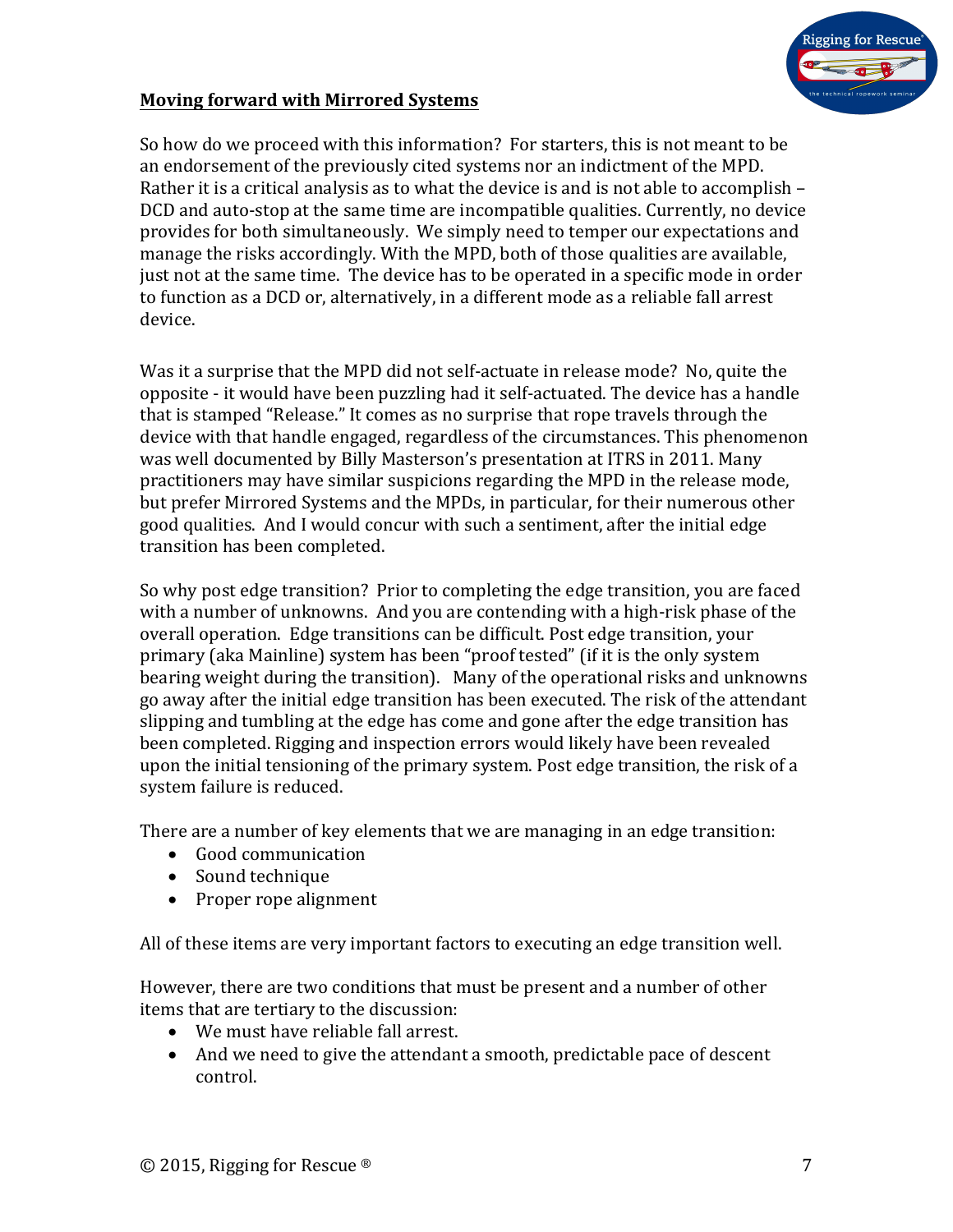

Do we have reliable fall arrest in place with two tensioned lines at the edge transition? The testing of Mirrored MPDs tells me that no, we do not have reliable fall arrest with both devices engaging the release handle. Fall arrest relies on an action and reaction time – aka the Reactionary Gap.[6](#page-7-0)

Experts in defensive tactics talk a lot about the Reactionary Gap. Police are schooled in it. The Reactionary Gap is the time you have between identifying a threat and reacting to it.[7](#page-7-1)

There is a 4-stage process to the Reactionary Gap:

- **Steady state**: Walking down the street, blissfully enjoying the stroll
- **Identifying**: Wait--that guy's holding something shiny in his hand...
- **Thinking**: He's coming at me. Quick, think! What should I do?
- **Reacting**: Stop walking forward. Move to his non-knife side. Prepare for his attack. Respond with force.[8](#page-7-2)

An example from a ropework scenario might unfold as follows:

- **Steady state**: Lowering a live load with a DCD, watching the tracer patterns on the rope flow through the device.
- **Identifying**: Wait something has changed the tracers are accelerating.
- **Thinking**: This is abnormal. Quick, think! What should I do?
- **Reacting**: Increase your grip on the running end of the rope. Match your other hand on to the rope.

This sequence of events takes time. And perhaps even more importantly, the exact reaction is uncertain. Obviously, training is very important to increasing the likelihood of a favorable reaction. But the drop tests we conducted on the MPD and Mirrored Systems indicated that the reactions are highly variable. This should not come as a surprise, as human beings are highly variable and often unpredictable in their actions.

What about the second critical item to a successful edge transition? Do we provide the attendant a smooth ride and a predictable pace of descent control with two tensioned lines being operated by two operators managing separate devices? Anecdotally, I have yet to see it be done very well. And I have seen it botched numerous times in training scenarios. The ropes are rarely splitting the load in a 50/50 manner, and there is some inevitable passing of the tension back and forth between the two devices. This causes a "choppy" feed for the attendant and makes it challenging for them to anticipate their next step. Add to the mix a loaded litter -

<span id="page-7-0"></span><sup>6</sup> Hom, James. "Distance Learning: The Concept of *Maai*." *Martialarts.jameshom.com*.2010.Web.2015

<span id="page-7-1"></span><sup>7</sup> Ibid. 6

<span id="page-7-2"></span><sup>8</sup> Ibid. 6 & 7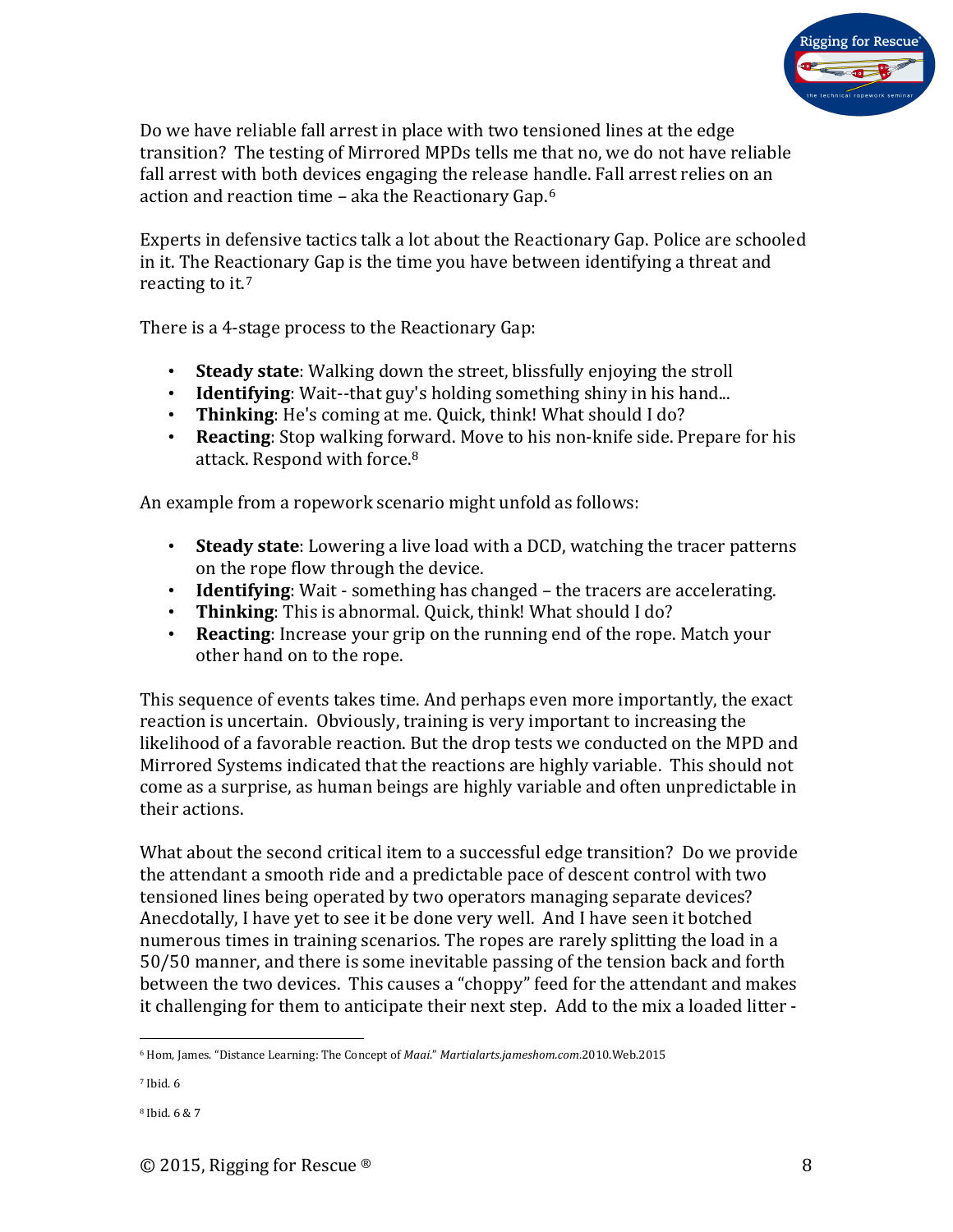

and the myriad of challenges that this presents under the best of circumstances – and you are set up for a poor edge transition.

There seems to be two conditions that can ameliorate some of the choppiness of a TTRL method at the initial edge transition:

- 1. If the ropes are directed up high through some sort of artificial high directional. This gives the attendant a nice high top-rope at the start of the operation and they can better tolerate some oscillation in rope tensions.
- 2. If the two device operators are proximal to each other and can watch the pace of the tracer patterns on the rope pass through the other operator's device. This provides the operators an opportunity to synchronize descent pace.

But are those conditions always present for your edge transitions? And if not, how many edge transition techniques do you want to be well trained in? What benefits are you getting out of your TTRL edge transition method? Are those benefits worth the tradeoff for a choppy feed or possibly compromising your fall arrest reliability?

### **Sharp edge considerations**

So is there a compelling reason to consider transitioning technical edges in a rope rescue scenario using TTRL? At ITRS 2014 in Golden, Colorado, Kirk Mauthner presented "Moving Beyond 10:1 SSSF", and in that talk he shared drop testing videos that compared sharp edge performance of a SMSB system versus a TTRL system. The test results seemed to indicate that there was a performance benefit to having two ropes splitting the tension of the falling load in a sharp edge scenario as opposed to the traditional dedicated Mainline and hand-tight Belay line (i.e. TTRL outperforming SMSB).

We decided to do our own short drop test series on this same topic to see if we could either validate or contra-indicate Kirk's results. Our intent was not to duplicate Kirk's test set-up, but rather to add to the pool of collective data by modifying the parameters. Key differences included:

- a 1m drop on 3m of rope with a 200 kg mass (i.e. BCCTR belay test)
- a sharp rock edge (as opposed to a steel edge)
- a pre-tensioned Main for SMSB and two pre-tensioned lines for TTRL tests (as opposed to slack lines)

It was very much a "quick look" test series much like Kirk's own "quick look" from 2014. We conducted seven drop tests. Our limited pool of data indicated little performance difference between SMSB and TTRL over a sharp rock edge. When the edge was unprotected (i.e. no padding in place) both the SMSB and TTRL systems had catastrophic failures of both ropes. When the edge was appropriately padded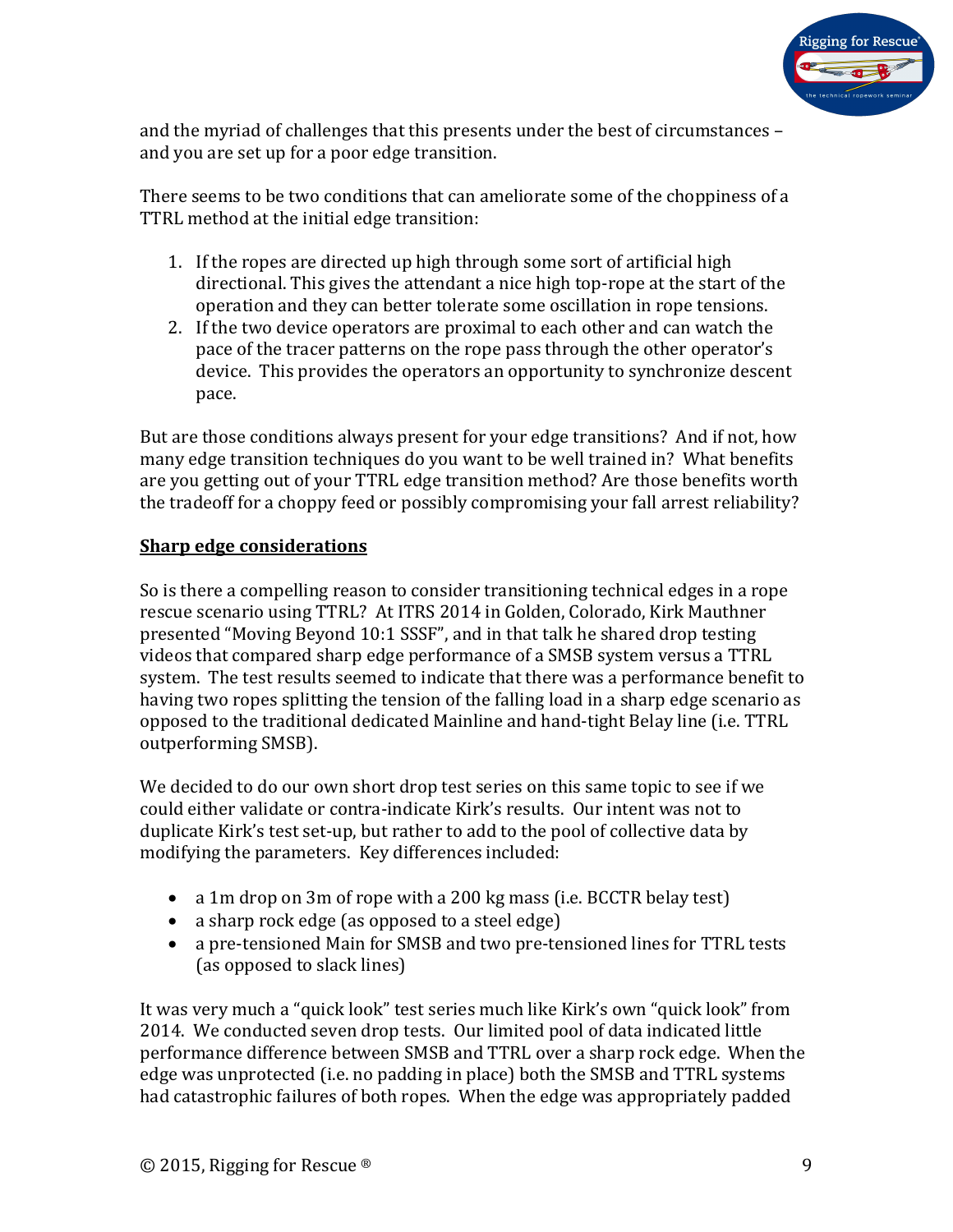

(canvas and fire hose), both the SMSB and TTRL systems showed little to no performance difference, and the ropes appeared to be unharmed.

Sharp edge takeaways and considerations:

- If it is sharp, pad it there seems to be little performance difference with proper padding in place.
- If it is sharp and you miss the padding, you might be in trouble regardless of your technique.
- A performance difference may exist, but it involves margins; requiring a specific edge quality, padding quality, and velocity combination to identify those margins.
- In a TTRL edge transition, it is false to assume that the rope tensions will be equal throughout the entire transition. With a hypothetical sharp edge performance difference, you may not benefit from it based on the varying amounts of rope tension between the lines in use.

More importantly, there are other ways to manage a difficult, sharp edge aside from a given rope tension technique. If it is sharp and difficult (i.e. no artificial high directional), use vertical litter orientation and shuffle through the transition. Don't risk the tumble with horizontal orientation. Keep the fall factor low and the patient package close to the terrain. Vertical litter orientation for high angle rescue operations seems to be highly underutilized by rescue teams and it offers numerous benefits:

- An easier and less physical edge transition.
- A lower-risk edge transition by keeping the lines and the litter close to the ground reducing the severity of a slip or tumble.
- The patient does not experience the tilting of the litter at the edge like they do in horizontal configuration (spilling to the inside rail).
- The patient is less exposed to overhead hazard (e.g. rock fall) after the edge transition versus a traditional horizontal orientation.

There are certainly patient injuries/conditions that do not lend themselves to a vertical litter orientation – a broken pelvis, for example – but barring those scenarios, the vertical litter is a viable option that offers excellent patient care for difficult terrain.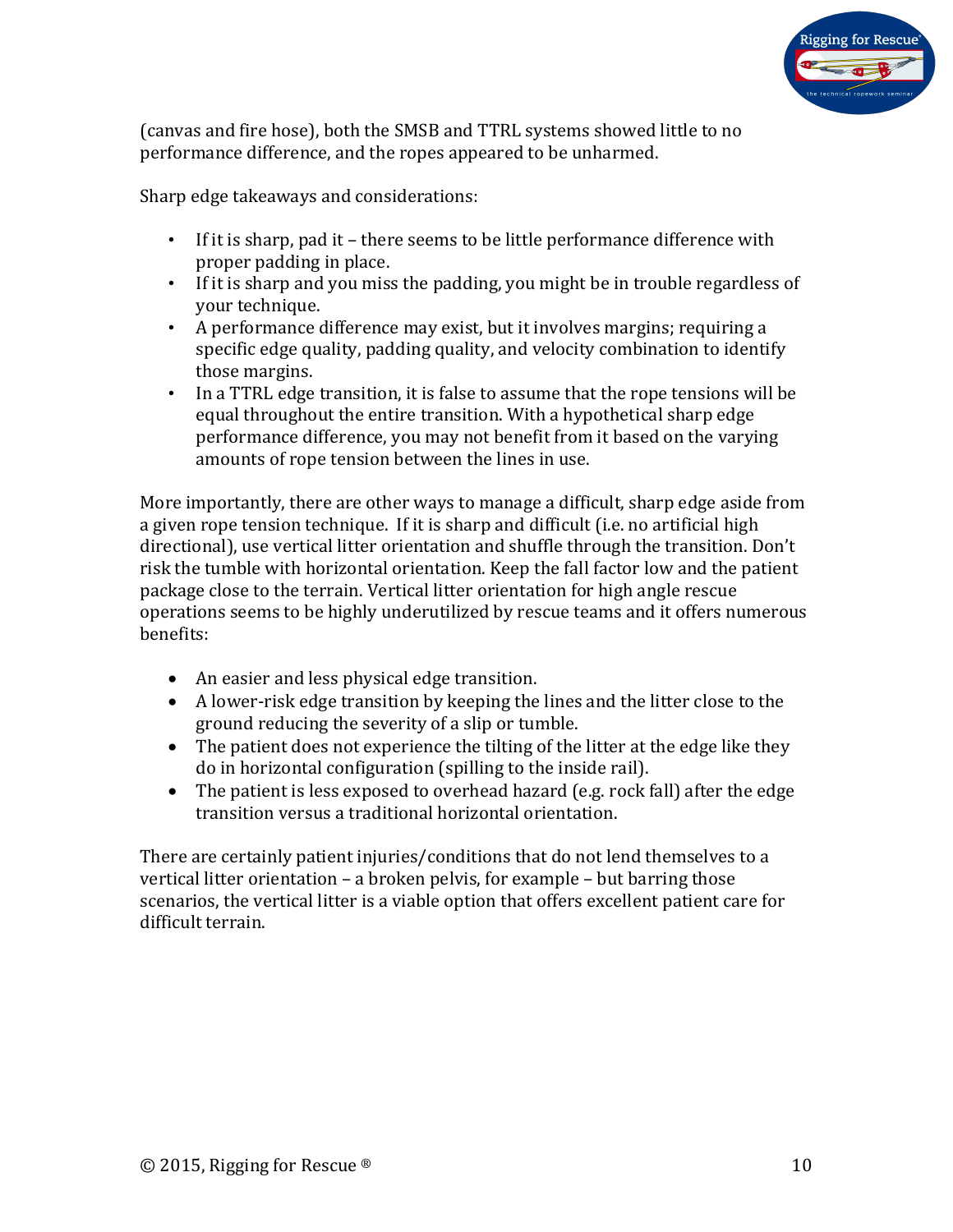

#### **My perspective of this information**

At the end of the day, it all boils down to risk management and decision-making. When I consider all of the factors in play at the edge, I distill it by order of importance:

- 1. Reliable fall arrest. Your device/system must catch the falling load. Quickly.
- 2. A smooth transition for the attendant, thereby reducing the risk of a slip or tumble at the edge (i.e. consistent and predictable pace of descent control).
- 3. Everything else, in whatever order you wish to assign, based on your own assessment of the risks and cost/benefit relationships.

Currently, I find myself skeptical of TTRL edge transitions. Anecdotally, they seem to present challenges for the device operators to synchronize lowering pace in a manner that provides a predictable pace of descent control. Additionally, a TTRL system that defeats the system/device self-actuation mode or one that relies on human reaction time, incorporates risks that would be best avoided.

With approximately 3-5m of rope-in-service at the edge transition, stop distance due to elongation is negligible regardless of whether or not you are sharing tension or using a hand-tight belay. There is only so much rope available to stretch. You are not traveling far either way, assuming a self-actuating device. But stop distance due to lack of self-actuation could be to the ground. Once the edge is executed and your system is now "proof tested", go ahead and go to a TTRL; ideally with auto-stop on both systems. Elongation is now mitigated with the shared tension approach and the probability of a system failure is greatly reduced post edge transition. Therefore, the risk associated with the lack of self-actuation is also greatly reduced.

#### **The MPD and recommendations**

The late, great Mark Miller had it right when he said, "currently, the best belay system going is a 540 Rescue Belay for the lower and an MPD for the raise." Well said. The irony is that you have a 540 mode on the MPD – you just have to use it. It was designed that way. It is in the instructional manual.

On the switchover to raise, the MPD cannot be trumped. An untrained bystander could safely run it. On the raise, there is currently not a more reliable belay device in rope rescue than the MPD. It is the release handle on the lower that introduces questions regarding reliability. The MPD is a fine device, complete with a welldesigned mechanical fail-safe. However, like all devices, it requires the user to be well trained in its operational nuances. Essentially, it is a DCD with a one-way rope trap that can be defeated by the operator. Monitoring how and when the release mechanism is operated, should be appropriately considered.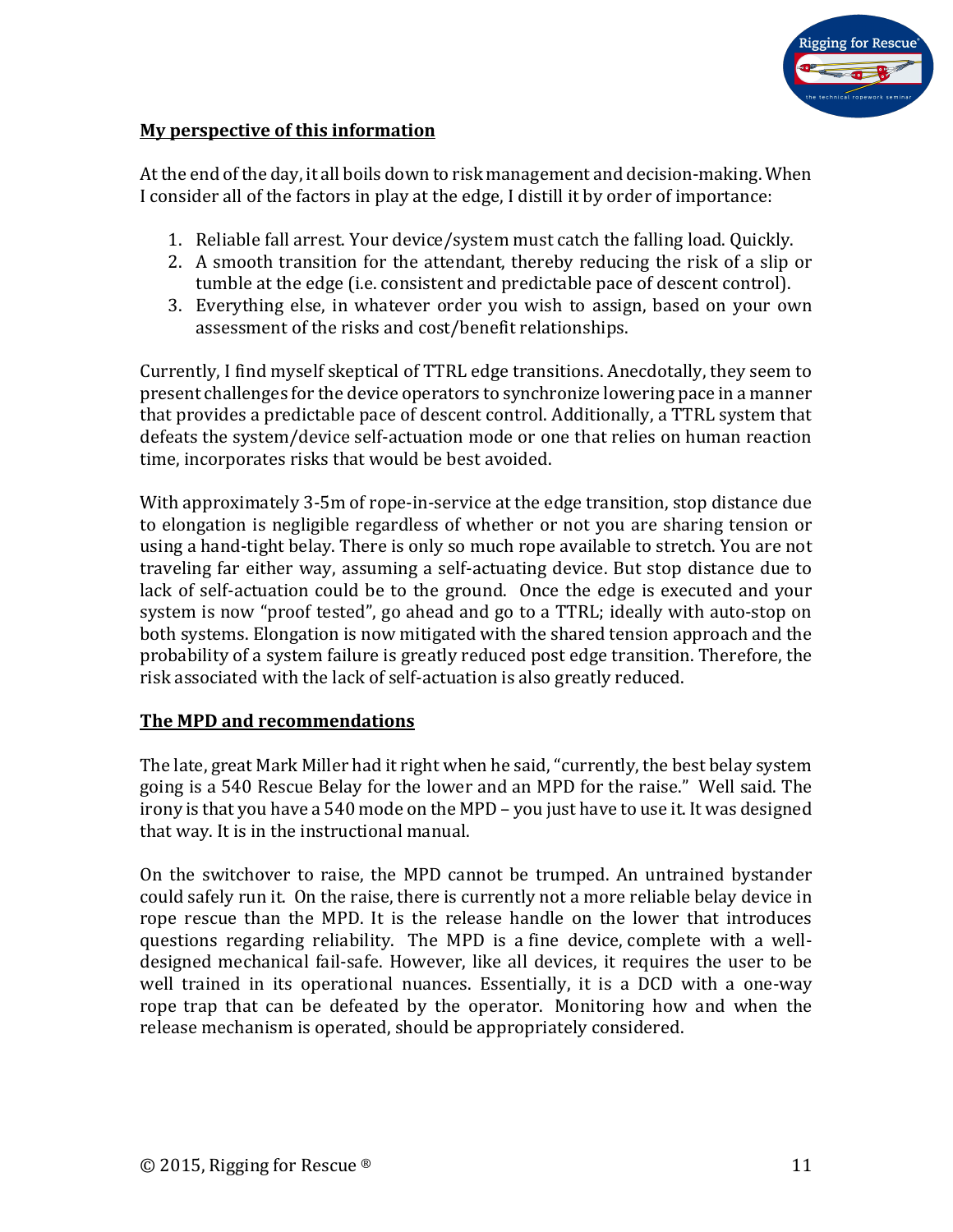

MPD operational recommendations:

- 1. Don't train to "just let go." Letting go of one thing (i.e. the release handle) while holding onto something else (i.e. the rope) does not appear to lend itself to consistent results.
- 2. Emphasize control of the running end *never* let go of the rope while moving a live load. Ideally, train to match hands on the running end during an atypical event (e.g. rope accelerating).
- 3. Use the friction post, when possible. At least have the rope reeved over the friction post even if the operator is not actively engaging the post for additional friction.
- 4. Use a less aggressive "grab" of the release handle, ideally. The Teacup Technique likely has some limiting factors such as thumb/finger fatigue. However, there are similar methods that involve using the palm of your hand in counter-rotational force that are less fatiguing and still meet the concept of a less aggressive grab of the handle.
- 5. Add more hands to the running end of the rope, when possible. This requires the human resources, but if you have them at your disposal then by all means have additional hands on the running end feeding rope towards the device operator.
- 6. Execute edge transitions with one MPD operated in self-actuation mode similar to a 540 Rescue Belay – and the other MPD in descent control mode. This ensures that the Reactionary Gap does not adversely affect your reliable fall arrest during the critical initial edge transition should the primary descent control system fail.

### **In conclusion**

Everything has an Achilles Heel. Some shortcomings are relatively benign. Others are not. As rescuers, it is our job to identify those potential pitfalls and manage them well.

In a two-rope system, we absolutely should be sharing the load in more or less a 50/50 fashion - ideally, with self-actuation on both devices. This should occur after the initial edge transition has been executed and it should continue all the way to the finish of the operation.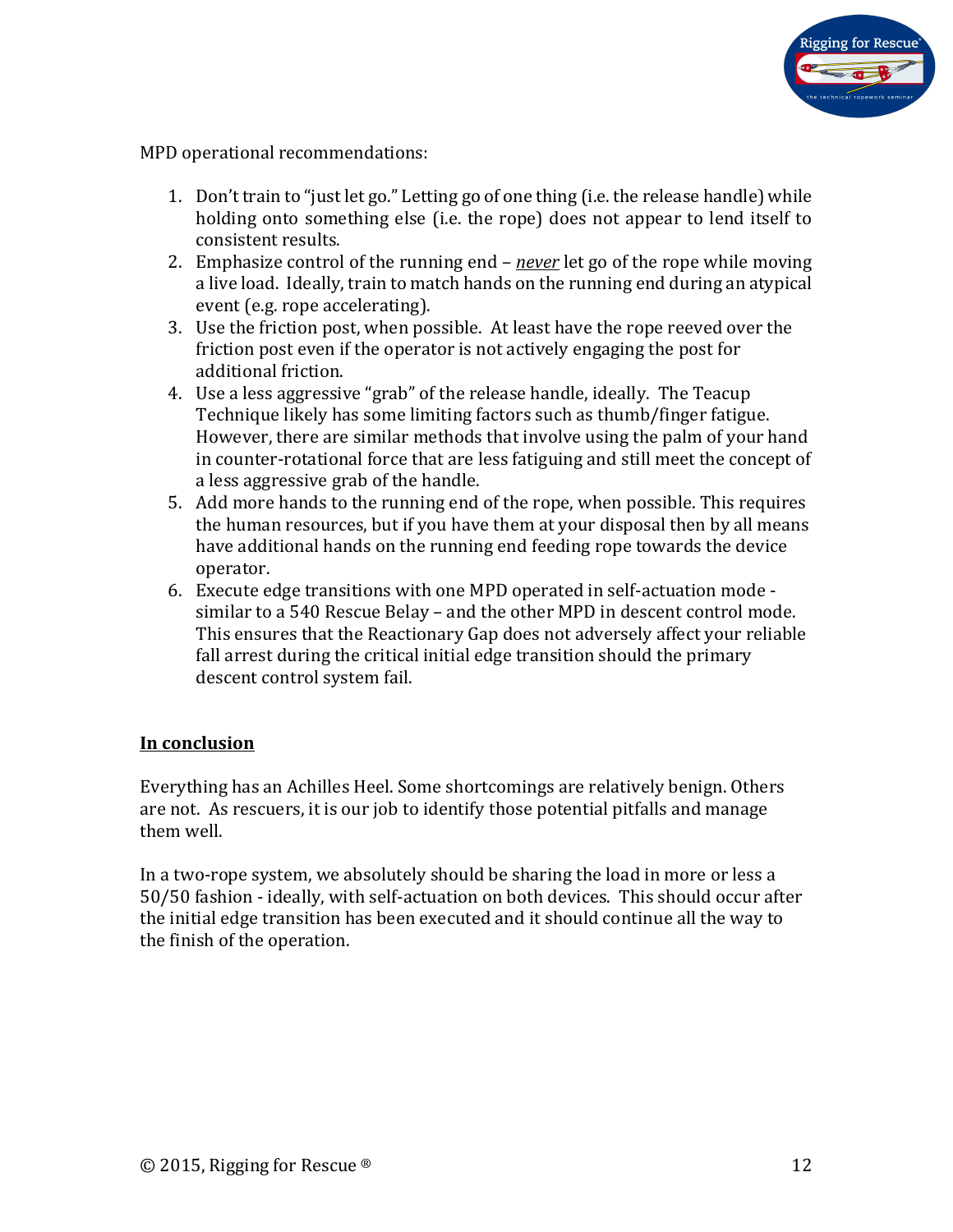

### **Special Thanks to:**

CMC Rescue and Joe Flachman for equipment contributions

Kevin Koprek of Rigging for Rescue for his leadership in initiating the test series

The firefighters who assisted in the drop tests

The ITRS community

#### **Works Cited**

1-Perrow, Charles. "Living with High-Risk Technologies*.* "*Normal Accidents*. New York: Basic Books, 1984. Print

2, 3-Mauthner, Kirk. "Moving Beyond 10:1 SSSF." *Introduction force Limiting Systems and Managing the Right Risk at the Right Time* (2014):1 Print.

4-Institute of Electrical and Electronics Engineers (1990) IEEE Standard Computer Dictionary: A Compilation of IEEE Standard Computer Glossaries. New York, NY ISBN 1-55937-079-3. Web

5- "Reliability Engineering." Wikipedia, 2015. Web

6, 7, 8- Hom, James. "Distance Learning: The Concept of *Maai*." *Martialarts.jameshom.com*.2010.Web. 2015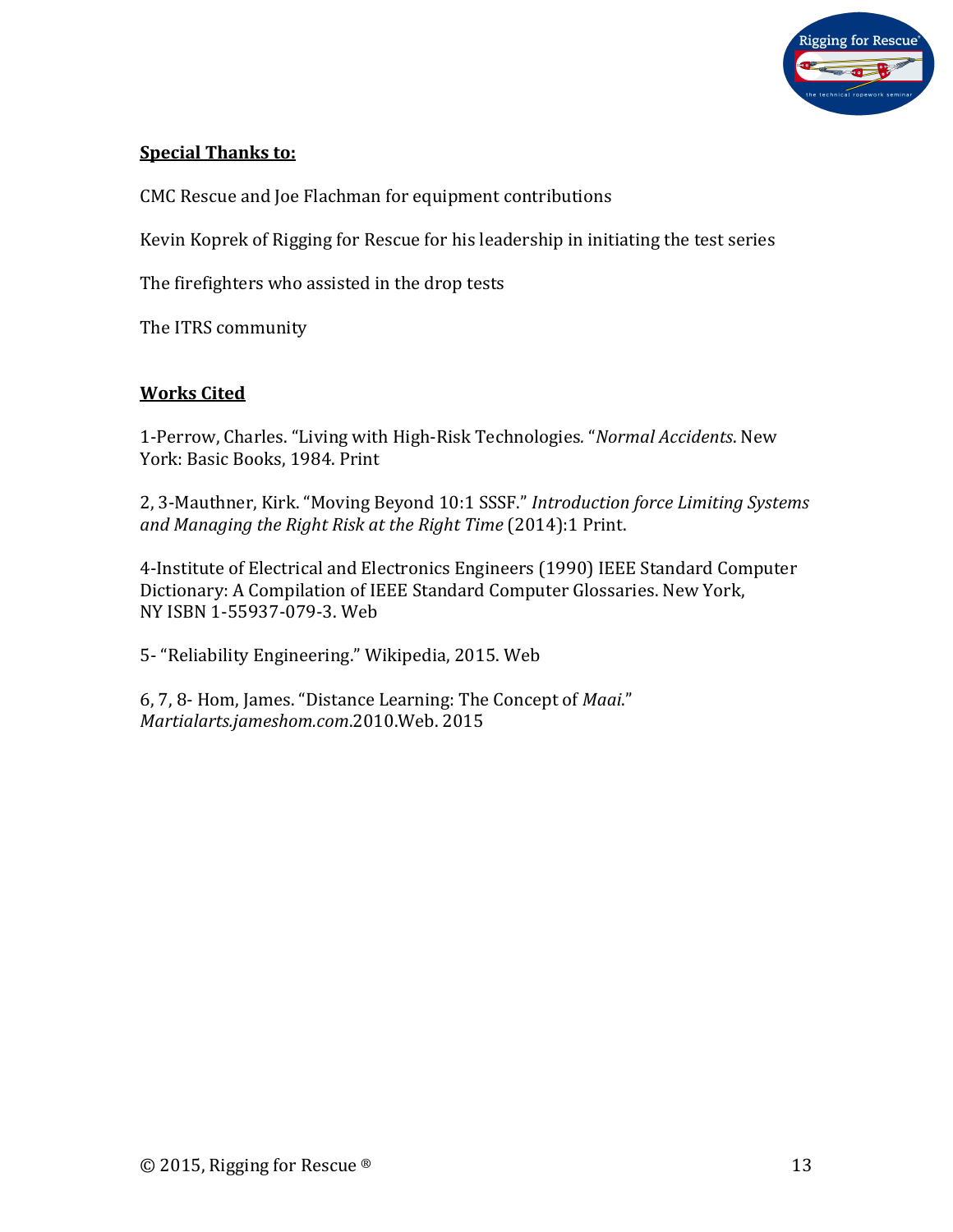| Test #    | <b>Start</b><br><b>Time</b> | <b>Station 1</b><br><b>MPD Friction</b><br><b>Post</b><br><b>Engaged?</b> | <b>Cordage</b><br>Type:<br>color, # | <b>Rope Type:</b><br>make,<br>model, size | <b>Station 2</b><br><b>MPD Friction</b><br>Post<br><b>Engaged?</b> | <b>Cordage</b><br>Type:<br>color, # | <b>Rope Type:</b><br>make,<br>model, size | Fall<br>arrest<br>station $#$ | <b>Stop Distance</b><br>$ $ (cm) | <b>Additional Comments</b>                                                                                                                                        |
|-----------|-----------------------------|---------------------------------------------------------------------------|-------------------------------------|-------------------------------------------|--------------------------------------------------------------------|-------------------------------------|-------------------------------------------|-------------------------------|----------------------------------|-------------------------------------------------------------------------------------------------------------------------------------------------------------------|
| 050215-01 |                             |                                                                           | Blue $#1$                           | NE KMIII                                  |                                                                    | Green #1                            | NE KMIII                                  | $\mathbf{1}$                  |                                  |                                                                                                                                                                   |
| 050215-02 |                             |                                                                           | Blue $#1$                           | 11mm<br>NE KMIII                          |                                                                    |                                     | 11mm<br><b>NE KMIII</b>                   | $\mathbf{1}$                  |                                  | Test 1,2,3 were conducted by the researchers                                                                                                                      |
|           |                             |                                                                           |                                     | 11mm                                      |                                                                    | Green #1                            | 11mm                                      |                               |                                  | prior to commencing the study. No data                                                                                                                            |
| 050215-03 |                             |                                                                           | Blue $#1$                           | NE KMIII                                  |                                                                    | Green #1                            | NE KMIII                                  | $\overline{2}$                |                                  | recorded.                                                                                                                                                         |
|           |                             |                                                                           |                                     | 11mm                                      |                                                                    |                                     | 11mm                                      |                               |                                  |                                                                                                                                                                   |
| 050315-04 | 9:27                        | yes                                                                       | Blue $#2$                           | <b>NE KMIII</b>                           | yes                                                                | Green #2                            | <b>NE KMIII</b>                           | $\overline{2}$                | 40                               | Appeared artificially slow                                                                                                                                        |
|           |                             |                                                                           |                                     | 11mm                                      |                                                                    |                                     | 11mm                                      |                               |                                  |                                                                                                                                                                   |
| 050315-05 | 9:45                        | yes                                                                       | Red $#1$                            | Sterling<br>SafetyPro<br>11mm             | yes                                                                | White $#1$                          | Sterling<br>SafetyPro<br>11mm             | $\mathbf{1}$                  | 75                               |                                                                                                                                                                   |
| 050315-06 | 10:04                       | yes                                                                       | Blue $#1$                           | <b>NE KMIII</b><br>11mm                   | yes                                                                | Green #1                            | <b>NE KMIII</b><br>11mm                   | $\overline{2}$                | 60                               | MPD did not self actuate - fall arrested by<br>operator's grip and friction                                                                                       |
| 050315-07 | 10:16                       | no                                                                        | Red $#2$                            | Sterling<br>SafetyPro<br>11mm             | no                                                                 | White #2                            | Sterling<br>SafetyPro<br>11mm             | $\mathbf{1}$                  | 240                              | 'secondary friction required for a quicker stop"                                                                                                                  |
| 050315-08 | 10:28                       | yes                                                                       | Blue $#2$                           | NE KMIII<br>11mm                          | yes                                                                | Green #2                            | NE KMIII<br>11mm                          | $\overline{2}$                | 90                               | Operator appeared to increase grip then<br>released handle                                                                                                        |
| 050315-09 | 10:36                       | yes                                                                       | Red $#1$                            | Sterling<br>SafetyPro<br>11mm             | yes                                                                | White $#1$                          | Sterling<br>SafetyPro<br>11mm             | $\overline{2}$                | 100                              | "Gotta let go of the release handle" - Handle<br>appeared to not be open all the way - Operator<br>changed rope in-feed angle with very little<br>speed increase. |
| 050315-10 | 10:47                       | yes                                                                       | Blue $#1$                           | <b>NE KMIII</b><br>11mm                   | yes                                                                | Green #1                            | <b>NE KMIII</b><br>11mm                   | $\mathbf{1}$                  | 240                              |                                                                                                                                                                   |
| 050315-11 | 11:03                       | yes                                                                       | Red $#2$                            | Sterling<br>SafetyPro<br>11mm             | yes                                                                | White #2                            | Sterling<br>SafetyPro<br>11mm             | $\overline{2}$                | 370                              |                                                                                                                                                                   |
| 050315-12 | 11:14                       | yes                                                                       | Blue $#2$                           | NE KMIII<br>11mm                          | no                                                                 | Green #2                            | NE KMIII<br>11mm                          | $\mathbf{1}$                  | ground                           | controlled descent to the ground - operator<br>unaware of the failure                                                                                             |
| 050315-13 | 11:26                       | no                                                                        | Red $#1$                            | Sterling<br>SafetyPro<br>11mm             | no                                                                 | White $#1$                          | Sterling<br>SafetyPro<br>11mm             | $\mathbf{1}$                  | ground                           | operator reports finger stuck in release handle -<br>approx 40 cm glazing on rope - load appeared<br>to start decelerating just before impact                     |
| 050315-14 | 11:44                       | yes                                                                       | Blue $#1$                           | <b>NE KMIII</b><br>11mm                   | yes                                                                | Green $#1$                          | <b>NE KMIII</b><br>11mm                   | $\mathbf{1}$                  | 50                               | Device appeared to not self-actuate - operator<br>held with brake hand then released handle                                                                       |

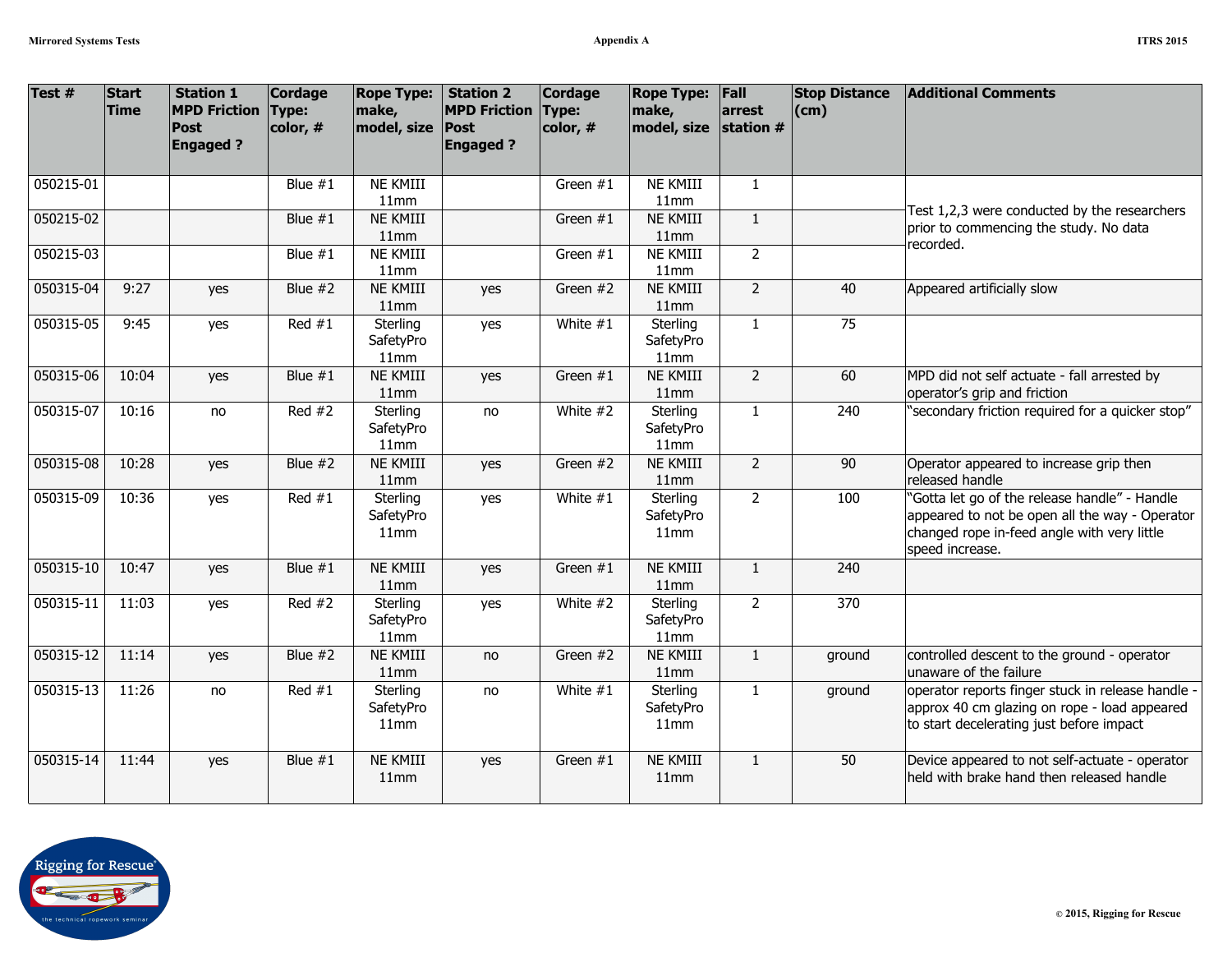| A |  | <b>ITRS 2015</b> |
|---|--|------------------|
|   |  |                  |

| Test #    | <b>Start</b><br><b>Time</b> | <b>Station 1</b><br><b>MPD Friction</b><br>Post<br><b>Engaged?</b> | Cordage<br>Type:<br>color,# | <b>Rope Type:</b><br>make,<br>model, size | <b>Station 2</b><br><b>MPD Friction</b><br>Post<br><b>Engaged?</b> | Cordage<br>Type:<br>color, # | <b>Rope Type:</b><br>make,<br>model, size | Fall<br>arrest<br>station # | <b>Stop Distance</b><br>$\mathsf{(cm)}$ | <b>Additional Comments</b>                                                              |
|-----------|-----------------------------|--------------------------------------------------------------------|-----------------------------|-------------------------------------------|--------------------------------------------------------------------|------------------------------|-------------------------------------------|-----------------------------|-----------------------------------------|-----------------------------------------------------------------------------------------|
| 050315-15 | 11:55                       | yes                                                                | Red $#2$                    | Sterling<br>SafetyPro<br>11mm             | yes                                                                | White #2                     | Sterling<br>SafetyPro<br>11mm             | $\overline{2}$              | 80                                      | Operator reports needing to let go of the handle<br>for fall arrest - no self-actuation |
| 050315-16 | 12:05                       | no                                                                 | Blue $#2$                   | NE KMIII<br>11mm                          | no                                                                 | Green #2                     | NE KMIII<br>11mm                          | $\mathbf{1}$                | 55                                      | Operator reports letting go of the release<br>handle                                    |
| 050315-17 | 12:17                       | no                                                                 | Red $#1$                    | Sterling<br>SafetyPro<br>11mm             | no                                                                 | White $#1$                   | Sterling<br>SafetyPro<br>11mm             | $\mathbf{1}$                | 200                                     | Max friction w/o the post - body positioned<br>behind the device                        |
| 050315-18 | 12:35                       | yes                                                                | Blue $#1$                   | <b>NE KMIII</b><br>11mm                   | yes                                                                | Green #1                     | NE KMIII<br>11mm                          | $2^{\circ}$                 | ground                                  | Controlled descent to the bottom - operator<br>unaware of the failure                   |
| 050315-19 | 12:47                       | yes                                                                | $\overline{Red}$ #2         | Sterling<br>SafetyPro<br>11mm             | yes                                                                | White $#2$                   | Sterling<br>SafetyPro<br>11mm             | $\overline{2}$              | $\overline{90}$                         | No self-actuation - operator released handle                                            |
| 050315-20 | 12:59                       | no                                                                 | Blue $#2$                   | NE KMIII<br>11mm                          | yes                                                                | Green #2                     | NE KMIII<br>11mm                          | $\overline{2}$              | 40                                      |                                                                                         |
| 050315-21 | 13:13                       | no                                                                 | Red $#1$                    | Sterling<br>SafetyPro<br>11mm             | no                                                                 | White $#1$                   | Sterling<br>SafetyPro<br>11mm             | $\mathbf{1}$                | 80                                      | Both operators demonstrated a smoother feed                                             |
| 050315-22 | 13:25                       | no                                                                 | Blue $#1$                   | NE KMIII<br>11mm                          | no                                                                 | Green #1                     | NE KMIII<br>11mm                          | $\overline{2}$              | 65                                      |                                                                                         |
| 050315-23 | 13:37                       | yes                                                                | Red $#2$                    | Sterling<br>SafetyPro<br>11mm             | yes                                                                | White #2                     | Sterling<br>SafetyPro<br>11mm             | $\mathbf{1}$                | 55                                      | Operator reports letting go of the release<br>handle.                                   |
| 050315-24 | 13:48                       | yes                                                                | Blue $#2$                   | NE KMIII<br>11mm                          | yes                                                                | Green #2                     | <b>NE KMIII</b><br>11mm                   | $\overline{2}$              | 105                                     | No self-actuation - operator released handle                                            |
| 050315-25 | 14:01                       | no                                                                 | Red $#1$                    | Sterling<br>SafetyPro<br>11mm             | no                                                                 | White $#1$                   | Sterling<br>SafetyPro<br>11mm             | $\mathbf{1}$                | 260                                     | Operator reports no self-actuation -<br>Uncomfortable hand position required            |
| 050315-26 | 14:12                       | no                                                                 | Blue $#1$                   | NE KMIII<br>11mm                          | no                                                                 | Green #1                     | NE KMIII<br>11mm                          | $\mathbf{1}$                | 370                                     | no self-actuation - human reaction time                                                 |
| 050315-27 | 14:25                       | no                                                                 | Red $#2$                    | Sterling<br>SafetyPro<br>11mm             | no                                                                 | White #2                     | Sterling<br>SafetyPro<br>11mm             | 1                           | 390                                     | Finger got stuck in release handle with<br>underhand grip                               |

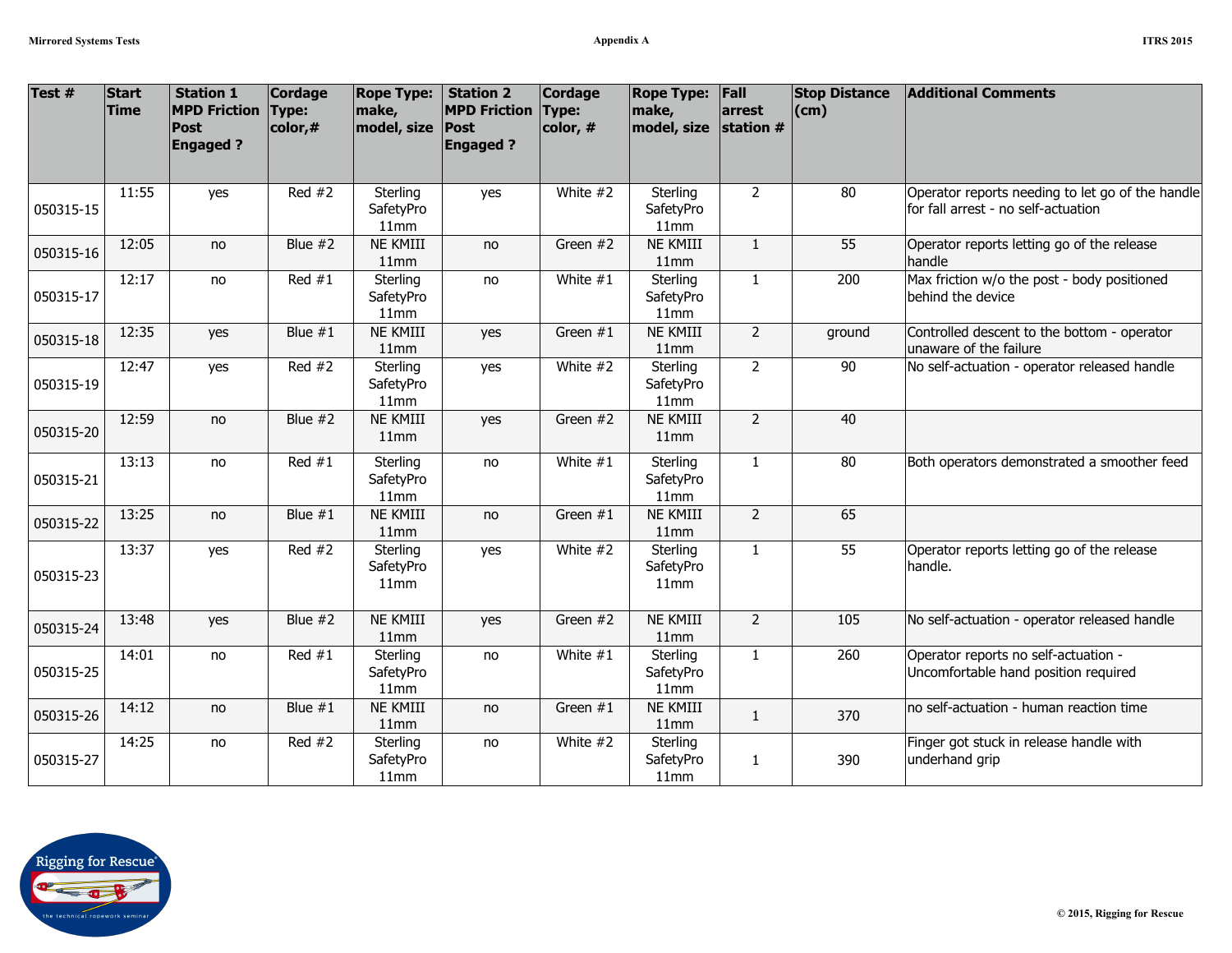| А |  | <b>ITRS 2015</b> |
|---|--|------------------|
|   |  |                  |

| Test #    | Start<br><b>Time</b> | <b>Station 1</b><br><b>MPD Friction</b><br>Post<br><b>Engaged?</b> | <b>Cordage</b><br>Type:<br>$\vert$ color,# | <b>Rope Type:</b><br>make,<br>model, size | <b>Station 2</b><br><b>MPD Friction</b><br><b>Post</b><br><b>Engaged?</b> | <b>Cordage</b><br>Type:<br>color, # | <b>Rope Type:</b><br>make,<br>model, size | Fall<br>arrest<br>station # | <b>Stop Distance</b><br>$\mathsf{(cm)}$ | <b>Additional Comments</b>                                                                     |
|-----------|----------------------|--------------------------------------------------------------------|--------------------------------------------|-------------------------------------------|---------------------------------------------------------------------------|-------------------------------------|-------------------------------------------|-----------------------------|-----------------------------------------|------------------------------------------------------------------------------------------------|
| 050315-28 | 14:36                | yes                                                                | Blue $#2$                                  | NE KMIII<br>11mm                          | no                                                                        | Green #2                            | <b>NE KMIII</b><br>11mm                   | $\overline{2}$              | 345                                     | Finger got stuck in release handle with<br>underhand grip                                      |
| 050315-29 | 14:47                | yes                                                                | Red #1                                     | Sterling<br>SafetyPro<br>11mm             | yes                                                                       | White $#1$                          | Sterling<br>SafetyPro<br>11mm             | $\overline{2}$              | 170                                     | "I had to think about letting go."                                                             |
| 050315-30 | 14:57                | no                                                                 | Blue $#1$                                  | NE KMIII<br>11mm                          | yes                                                                       | Green $#1$                          | <b>NE KMIII</b><br>11mm                   | $\mathbf{1}$                | 460                                     | operator reports difficulty matching speed with<br>other operator - human reaction time factor |
| 050315-31 | 15:10                | no                                                                 | Red $#2$                                   | Sterling<br>SafetyPro<br>11mm             | no                                                                        | White #2                            | Sterling<br>SafetyPro<br>11mm             | 1                           | 100                                     |                                                                                                |
| 050315-32 | 15:20                | no                                                                 | Blue $#2$                                  | NE KMIII<br>11mm                          | no                                                                        | Green #2                            | NE KMIII<br>11mm                          | $\overline{2}$              | 155                                     |                                                                                                |
| 050315-33 | 15:31                | yes                                                                | Red #1                                     | Sterling<br>SafetyPro<br>11mm             | yes                                                                       | White $#1$                          | Sterling<br>SafetyPro<br>11mm             | 2                           | 80                                      |                                                                                                |
| 050315-34 | 15:45                | yes                                                                | Blue $#1$                                  | NE KMIII<br>11mm                          | no                                                                        | Green $#1$                          | <b>NE KMIII</b><br>11mm                   | $\mathbf{1}$                | 60                                      | Operator appeared to have anticipated the<br>drop.                                             |
| 050315-35 | 15:57                | no                                                                 | Red $#2$                                   | Sterling<br>SafetyPro<br>11mm             | no                                                                        | White #2                            | Sterling<br>SafetyPro<br>11mm             | 1                           | 195                                     | Operator reports "Slack" in his system - very<br>slow lowering pace                            |

## **Common test parameters**

- -Amount of rope in service at the start of the lower:  $\sim$ 1375cm
- -Amount of rope in service at the "failure" of one line: ~1700cm
- -Test mass: 200kg
- -Device(s): MPD
- -Lowering method: Two-Tensioned Rope Lower

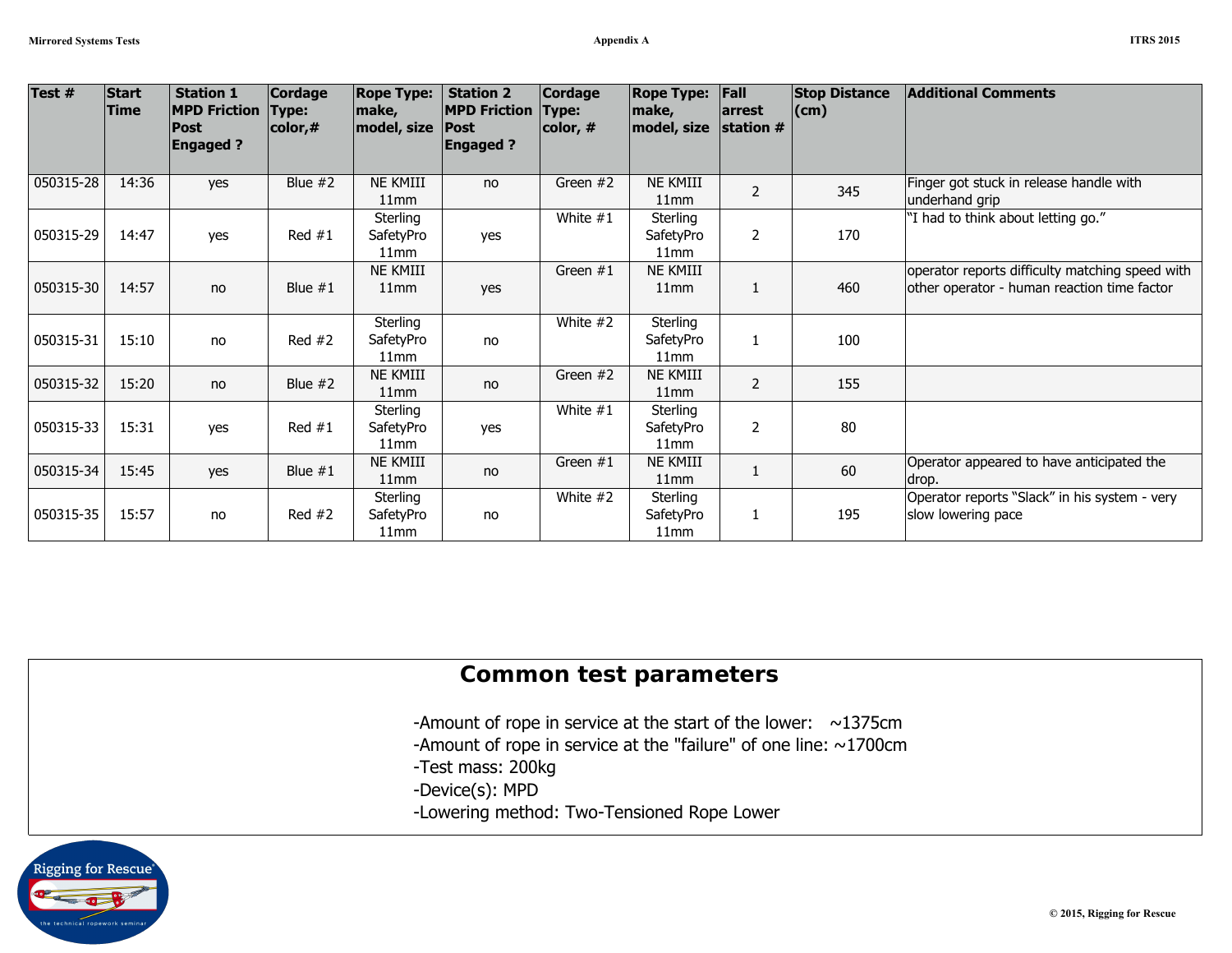| Test $#$      | <b>Start</b><br><b>Time</b> | Station 1<br><b>MPD</b><br>Friction<br>Post<br><b>Engaged?</b> | Type:<br>color, # | Cordage Rope Type:<br>make,<br>model, size | <b>Station 2</b><br><b>MPD</b><br>Friction<br>Post<br><b>Engaged?</b> | Cordage<br>Type:<br>color, # | <b>Rope Type:</b><br>make, model, station $#$<br>size | <b>Fall arrest</b> | <b>Stop</b><br>ce<br>(cm) | Additional<br>Distan comments                                                                                         | Operational<br>instructions                                                                                                                                                                                                                                                                                                                                 |
|---------------|-----------------------------|----------------------------------------------------------------|-------------------|--------------------------------------------|-----------------------------------------------------------------------|------------------------------|-------------------------------------------------------|--------------------|---------------------------|-----------------------------------------------------------------------------------------------------------------------|-------------------------------------------------------------------------------------------------------------------------------------------------------------------------------------------------------------------------------------------------------------------------------------------------------------------------------------------------------------|
| 050415-<br>01 | 9:14                        | yes                                                            | Green #1          | <b>NE KMIII</b><br>11mm                    | yes                                                                   | Blue $#1$                    | <b>NE KMIII</b><br>11mm                               | 1                  | 275                       | to let go for fall arrest                                                                                             | operator reports needing the think Instructions for operators - Handle<br>all the way open - Achieve smooth<br>lower at realistic operational pace -<br>change speed with rope in-feed<br>angle - stop the lower when<br>something happens<br>$-$ It<br>appears that to achieve a smooth<br>lower at a reasonable pace - the<br>stopping distance increases |
| 050415-<br>02 | 9:32                        | yes                                                            | White $#1$        | Sterling<br>SafetyPro<br>11mm              | yes                                                                   | Red $#1$                     | Sterling<br>SafetyPro 11mm                            | $\overline{2}$     | 130                       | Operator reports focus on letting<br>go when they noticed an event -<br>conscious decision to let go                  | Instructions - "Teacup Technique" -<br>handle fully open and held in place<br>with rotational force only - no<br>outward force on mechanism                                                                                                                                                                                                                 |
| 050415-<br>03 | 9:52                        | yes                                                            | Green #2          | <b>NE KMIII</b><br>11mm                    | yes                                                                   | Blue $#2$                    | <b>NE KMIII</b><br>11mm                               | $\mathbf{1}$       | 130                       | Operator demonstrated more of<br>"Teacup Technique "- operator<br>reports "pulled right out of my<br>fingers"         | Instructions for operators - Handle<br>all the way open - Achieve smooth<br>lower at realistic operational pace -<br>change speed with rope in-feed<br>angle - stop the lower when<br>something happens                                                                                                                                                     |
| 050415-<br>04 | 10:08                       | yes                                                            | White #2          | Sterling<br>SafetyPro<br>11mm              | yes                                                                   | Red $#2$                     | Sterling<br>SafetyPro 11mm                            | 1                  | 95                        | 'Didn't flip out of my hands as<br>easily as last time"                                                               | Instructions - "Teacup Technique" -<br>handle fully open held in place with<br>rotational force only - no outward<br>force                                                                                                                                                                                                                                  |
| 050415-<br>05 | 10:23                       | yes                                                            | Green $#1$        | <b>NE KMIII</b><br>11mm                    | yes                                                                   | Blue $#1$                    | <b>NE KMIII</b><br>11mm                               | 1                  | 300                       | Parking brake on for the entire<br>lower - operator required to<br>consciously let go                                 | Instructions for operators - Handle<br>all the way open - Achieve smooth<br>lower at realistic operational pace -<br>change speed with rope in-feed<br>angle - stop the lower when                                                                                                                                                                          |
| 050415-<br>06 | 10:36                       | yes                                                            | White $#1$        | Sterling<br>SafetyPro<br>11mm              | yes                                                                   | Red $#1$                     | Sterling<br>SafetyPro 11mm                            | $\mathbf{1}$       | 120                       | "felt like I had to drop it"<br>Operator used the palm tech to<br>maintain rotational force only on<br>release handle | Instructions - "Teacup Technique" -<br>handle fully open held in place with<br>rotational force only - no outward<br>force - Added the palm on handle<br>option as we found finger tips with<br>Teacup Technique to be strenuous                                                                                                                            |
| 050415-<br>07 | 10:57                       | yes                                                            | Green #2          | <b>NE KMIII</b><br>11mm                    | yes                                                                   | Blue $#2$                    | <b>NE KMIII</b><br>11mm                               | 1                  | 120                       | "I don't like that!" - Operator let<br>go of everything                                                               | Instructions for operators - Handle<br>all the way open - Achieve smooth<br>lower at realistic operational pace -<br>change speed with rope in-feed<br>angle - stop the lower when<br>something happens                                                                                                                                                     |
| 050415-<br>08 | 11:13                       | yes                                                            | White #2          | Sterling<br>SafetyPro<br>11mm              | yes                                                                   | Red $#2$                     | Sterling<br>SafetyPro 11mm                            | $\overline{2}$     | 135                       | operator let go upon event - "I<br>didn't even know what<br>happened."                                                | Instructions - "Teacup Technique" -<br>handle fully open held in place with<br>rotational force only - no outward<br>force - Added the palm on handle<br>option as we found finger tips with<br>Teacup Technique to be strenuous                                                                                                                            |

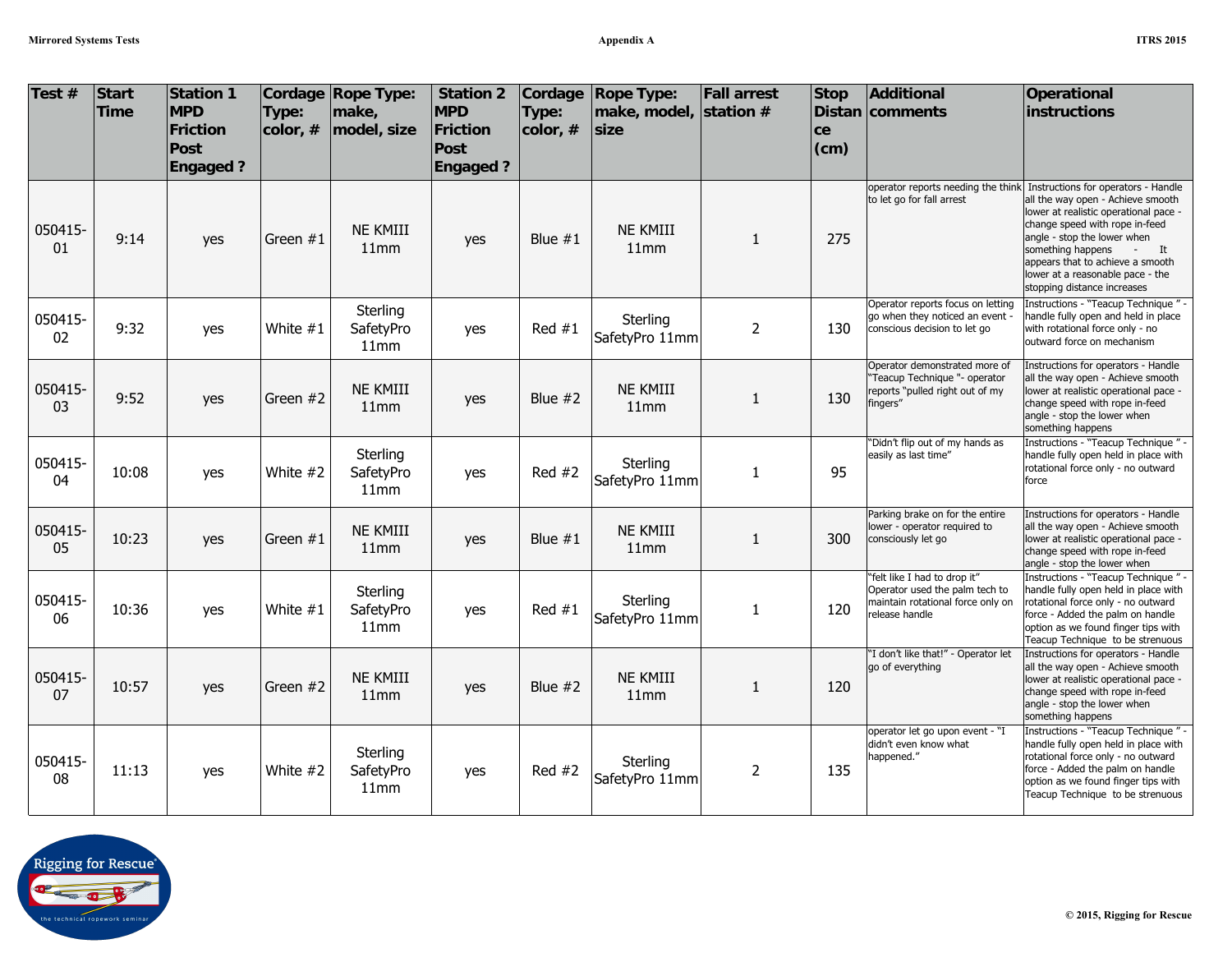| Test #        | <b>Start</b><br><b>Time</b> | <b>Station 1</b><br><b>MPD</b><br><b>Friction</b><br><b>Post</b><br><b>Engaged?</b> | Type:<br>color, # | Cordage Rope Type:<br>make,<br>model, size | <b>Station 2</b><br><b>MPD</b><br>Friction<br>Post<br><b>Engaged?</b> | Cordage<br>Type:<br>color, # | <b>Rope Type:</b><br>make, model, station #<br>size | <b>Fall arrest</b> | <b>Stop</b><br>ce<br>(cm) | <b>Additional</b><br>Distan comments                                                                                                    | <b>Operational</b><br>instructions                                                                                                                                                                                                  |
|---------------|-----------------------------|-------------------------------------------------------------------------------------|-------------------|--------------------------------------------|-----------------------------------------------------------------------|------------------------------|-----------------------------------------------------|--------------------|---------------------------|-----------------------------------------------------------------------------------------------------------------------------------------|-------------------------------------------------------------------------------------------------------------------------------------------------------------------------------------------------------------------------------------|
| 050415-<br>09 | 11:25                       | yes                                                                                 | Green $#1$        | <b>NE KMIII</b><br>11mm                    | yes                                                                   | Blue $#1$                    | <b>NE KMIII</b><br>11mm                             | $\overline{2}$     | 70                        |                                                                                                                                         | Instructions for operators - Handle<br>all the way open - Achieve smooth<br>lower at realistic operational pace -<br>change speed with rope in-feed<br>angle - stop the lower when<br>something happens                             |
| 050415-<br>10 | 11:37                       | yes                                                                                 | White #1          | Sterling<br>SafetyPro<br>11mm              | yes                                                                   | Red $#1$                     | Sterling<br>SafetyPro 11mm                          | $\overline{2}$     | 115                       |                                                                                                                                         | Instructions - "Teacup Technique" -<br>handle fully open held in place with<br>rotational force only - no outward<br>force - Added the palm on handle<br>option as we found finger tips with<br>Teacup Technique to be strenuous    |
| 050415-<br>11 | 11:50                       | yes                                                                                 | Green $#2$        | <b>NE KMIII</b><br>11mm                    | yes                                                                   | Blue $#2$                    | <b>NE KMIII</b><br>11mm                             | $\overline{2}$     | 185                       | Reaction time required - thought<br>to let go                                                                                           | Instructions for operators - Handle<br>all the way open - Achieve smooth<br>lower at realistic operational pace -<br>change speed with rope in-feed<br>angle - stop the lower when<br>something happens                             |
| 050415-<br>12 | 12:00                       | yes                                                                                 | White #2          | Sterling<br>SafetyPro<br>11mm              | yes                                                                   | Red $#2$                     | Sterling<br>SafetyPro 11mm                          | $\overline{2}$     | 85                        | 1 inadvertent release prior to<br>failure -                                                                                             | Instructions - "Teacup Technique" -<br>handle fully open held in place with<br>rotational force only - no outward<br>force - Added the palm on handle<br>option as we found finger tips with<br>Teacup Technique to be strenuous    |
| 050415-<br>13 | 12:15                       | yes                                                                                 | Green $#1$        | <b>NE KMIII</b><br>11mm                    | yes                                                                   | Blue $#1$                    | <b>NE KMIII</b><br>11mm                             | $\mathbf{1}$       | 100                       | operator reports handle self-<br>actuating a bit -                                                                                      | Instructions for operators - Handle<br>all the way open - Achieve smooth<br>lower at realistic operational pace -<br>change speed with rope in-feed<br>angle - stop the lower when<br>something happens -rain started wet           |
| 050415-<br>14 | 12:25                       | yes                                                                                 | White #1          | Sterling<br>SafetyPro<br>11mm              | yes                                                                   | Red $#1$                     | Sterling<br>SafetyPro 11mm                          | $\mathbf{1}$       | 95                        | operator reports more of a self<br>actuation - device seems to<br>reorient upon failure therefore<br>pulling the handle out of his grip | Instructions - "Teacup Technique" -<br>handle fully open held in place with<br>rotational force only - no outward<br>force - Added the palm on handle<br>option as we found finger tips with<br>Teacup Technique to be strenuous    |
| 050415-<br>15 | 12:36                       | yes                                                                                 | Green $#2$        | <b>NE KMIII</b><br>11mm                    | yes                                                                   | Blue $#2$                    | <b>NE KMIII</b><br>11mm                             | 1                  | 125                       | "I felt I made a fairly conscious<br>effort to let go. Cueing off the<br>other system failure."                                         | Instructions for operators - Handle<br>all the way open - Achieve smooth<br>lower at realistic operational pace -<br>change speed with rope in-feed<br>angle - stop the lower when<br>something happens -<br>rain started wet ropes |
| 050415-<br>16 | 12:47                       | yes                                                                                 | White #2          | Sterling<br>SafetyPro<br>11mm              | yes                                                                   | Red $#2$                     | Sterling<br>SafetyPro 11mm                          | 1                  | 100                       | "still felt like I cued off the other<br>system." Operator reports seeing<br>slack rope feeding into his device<br>just prior to drop.  | Instructions - "Teacup Technique" -<br>handle fully open held in place with<br>rotational force only - no outward<br>force - Added the palm on handle<br>option as we found finger tips with<br>Teacup Technique to be strenuous    |